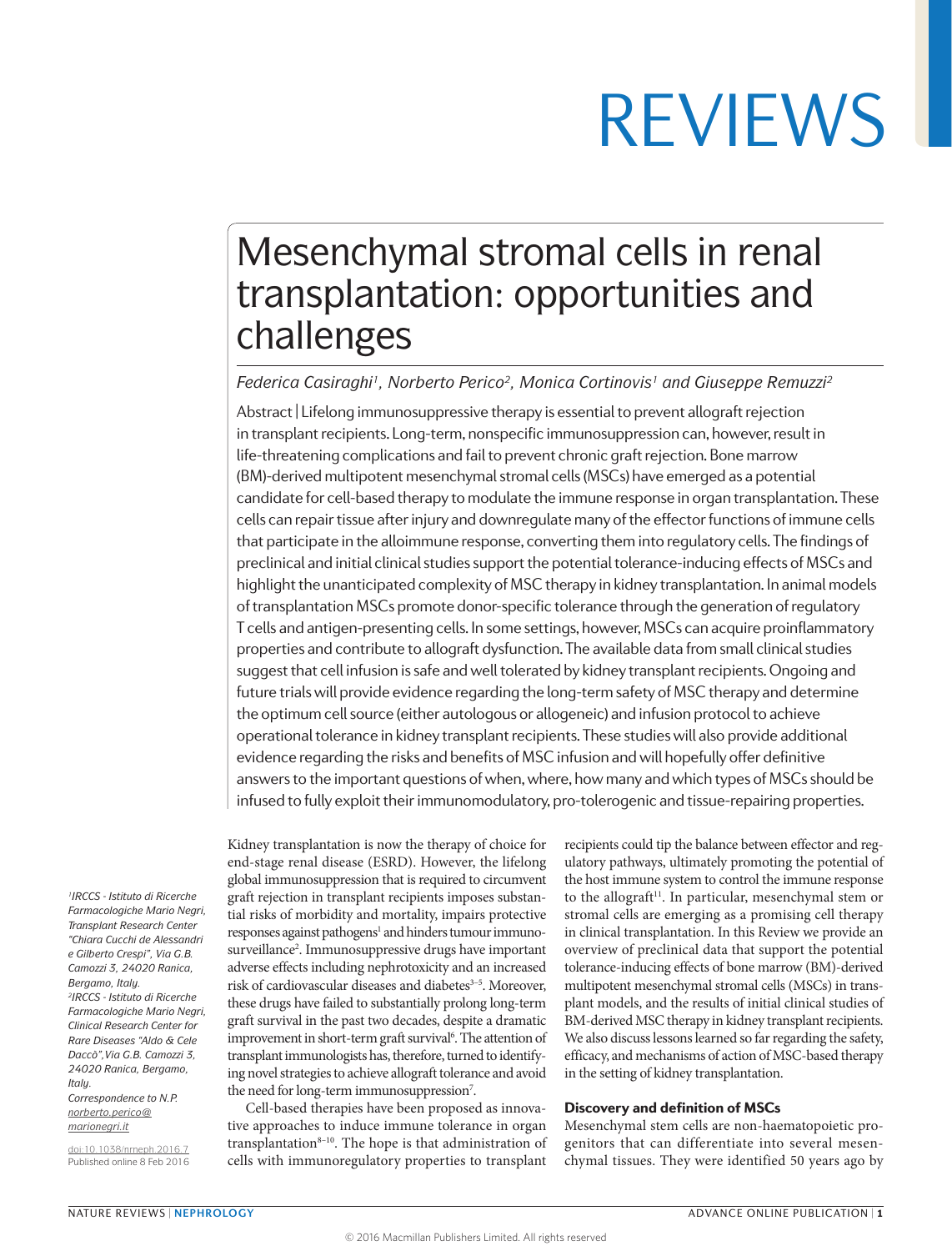#### **Key points**

- The unique immunomodulatory properties of multipotent mesenchymal stromal cells (MSCs) make MSC-based therapy one of the most promising tolerance-promoting cell therapies in solid organ transplantation
- MSCs can down-modulate the effector functions of cells that are involved in the alloimmune response, including those of dendritic cells, T cells, B cells and macrophages, converting them into regulatory cells
- In experimental models of solid organ transplantation, MSCs can induce long-term graft acceptance when given alone or in combination with short-term treatment with immunosuppressive drugs
- In the setting of kidney transplantation MSCs can also acquire proinflammatory function and worsen allograft outcomes
- Initial clinical experience with bone-marrow-derived MSCs in kidney transplantation indicates the safety and feasibility of the procedure and suggests that MSCs can promote donor-specific immunomodulation and possibly a pro-tolerogenic environment
- Future studies should provide evidence for the long-term safety of MSC therapy as well as their efficacy in inducing operational tolerance in kidney transplant recipients

Friedenstein et al., who described the existence of non-haematopoietic stem cells in rodent BM<sup>12</sup>. These cells adhered to plastic, differentiated *in vitro* into skeletal tissue cells (osteoblasts, adipocytes and chondrocytes) and, when seeded at clonal density, gave rise to colonyforming unit (CFU) fibroblasts $12,13$ . When implanted in ectopic locations in semi-allogeneic animals, the clonal progeny of a single CFU fibroblast led to the production of fibrous tissue and ectopic bone that contained bone marrow<sup>13,14</sup>. This self-renewal capability and skeletogenic potential was subsequently traced to perivascular cells that could be prospectively isolated on the basis of phenotypic markers (nestin, CD105, vascular cell adhesion protein and CD90 in mice; Stro-1, CD146, alkaline phosphatase, CD49a and CD271 in humans) $15-17$ .

Since the first description of non-haematopoietic stem cells in BM, the properties of adherence to plastic and *in vitro* proliferation have been used as the main criteria for isolating mesenchymal stem cells from BM. Although BM culture-expanded mesenchymal stem cells appear to be morphologically homogeneous, they are actually heterogeneous and not all plastic-adherent stromal cells adequately fulfil stringent stemness criteria<sup>18</sup>. This finding led the International Society for Cellular Therapy (ISCT) to propose the term multipotent mesenchymal stromal cells (MSCs) and suggest minimum criteria required to phenotypically define these cells: adherence to plastic under standard culture conditions; expression of CD105, CD73 and CD90; no expression of CD45, CD34, CD14 or CD11b, CD79α or CD19, and HLA-DR surface antigens; and ability to differentiate into the cells of three skeletal tissues under appropriate *in vitro* conditions<sup>19</sup>. All of the studies described below adhere to these criteria.

MSCs have not yet been unequivocally identified *in vivo*, but increasing evidence suggests that they might reside in a perivascular niche<sup>20,21</sup>. Perivascular cells that envelop microvessels and adventitial cells surrounding larger arteries and veins have been described as possible *in vivo* counterparts of MSCs or MSC precursors<sup>20</sup>. Such localization might account for the ability to isolate MSCs not only from BM, but also from different tissues and organs throughout the body, including adipose tissue and dental pulp<sup>22</sup>. Nevertheless, MSCs from nonhaematopoietic tissues are not necessarily identical to those derived from the BM18. BM-derived MSCs obtained using plastic adherence and *in vitro* expansion exhibit powerful immunomodulatory properties, thereby emerging as attractive candidates for therapeutic applications in autoimmune diseases and transplantation.

#### The alloimmune response

In organ transplantation, recognition of donor graft alloantigens, mainly MHC molecules, by recipient T cells is the central mechanism that underlies the process of acute cellular rejection (FIG. 1). Recipient T cells recognize donor antigens either as intact MHC–peptide complexes on the surface of donor antigen-presenting cells (APCs) migrating outside the graft  $-$  a direct allorecognition pathway that is unique to the transplant setting — or presented as a processed peptide in the context of self MHC molecules by recipient APCs — an indirect pathway that resembles the recognition of a foreign peptide<sup>23</sup> (FIG. 1).

The direct allorecognition pathway is dependent on short-lived donor APCs<sup>24</sup>, has a dominant role in the initiation of the adaptive immune response, and leads to the activation of a very high number of T cells. Estimates suggest that up to 10% of human T cells can directly recognize donor MHC molecules; this frequency is 100-fold higher than the frequency of T cells that can be activated by the indirect pathway25,26. The magnitude of the alloresponse is reflected by the strong activation of T cells when added to allogeneic stimulator cells in a mixed lymphocyte reaction (MLR). Once activated in transplant recipients, CD4+ and CD8+ T cells undergo clonal expansion, differentiate into effector cells and migrate into the graft where they participate in destroying the transplanted organ<sup>27</sup>.

In response to alloantigens, effector CD4+ T cells are induced to differentiate mainly into type 1T helper  $(T_H1)$  cells<sup>28</sup>, which produce and release high levels of interferon-γ (IFNγ) and IL-2 (FIG. 1). IFNγ increases the expression of graft MHC and adhesion molecules, promoting graft infiltration of T cells, which in turn activate macrophages to mediate a destructive delayed type hypersensitivity reaction<sup>29,30</sup>. IL-2 acts as growth factor to sustain the proliferation and survival of T cells and B cells, converting the latter into antibody-producing plasma cells<sup>27,30</sup>. Antibody-mediated graft damage then takes place by complement activation or through the recruitment of antibody-dependent cell-mediated cytotoxic effector cells<sup>31</sup>. Cytotoxic CD8<sup>+</sup> T cells destroy the graft by inducing cell death either by releasing lytic enzymes or by promoting apoptosis of the target tissue cells via Fas–FasL interactions<sup>32</sup>. Antigen-specific effector T cells include naive T cells, which are primed in the secondary lymphoid organs, and memory T cells, which can be reactivated and undergo clonal expansion at nonlymphoid sites<sup>33</sup>.

In the context of clinical transplantation, memory T cells are a major problem<sup>33</sup>. The memory T cell pool generated in response to previous infections or vaccinations contains memory T cells that can recognize and respond to MHC molecules on donor cells, a process termed heterologous immunity. Memory T cells are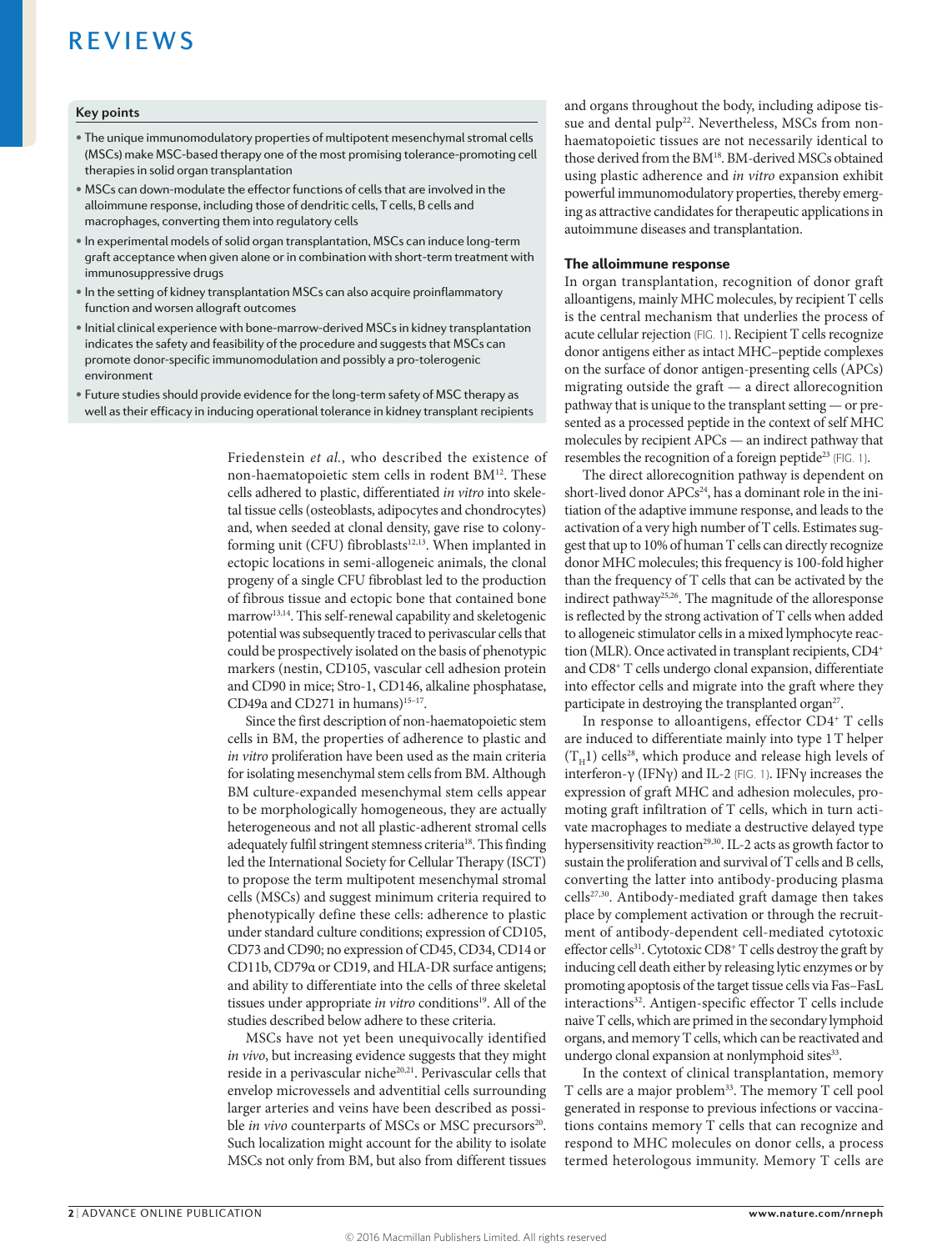

Figure 1 | **The immunomodulatory effects of mesenchymal stromal cells (MSCs) during the alloimmune response.** In response to recognition of donor alloantigens via the direct or indirect pathways, CD4+ effector T cells differentiate into type 1T helper (T<sub>H</sub>1) cells, which produce interferon-γ (IFNγ) and IL-2. IFNγ promotes graft infiltration of T cells, which activate macrophages resulting in a destructive delayed type hypersensitivity reaction. Antibody-mediated graft damage occurs as a result of complement activation or through the recruitment of cytotoxic CD8<sup>+</sup> T cells. MSCs interfere with the effector functions of dendritic cells, naive and memory CD4+ and CD8+ T cells, macrophages and B cells through various mechanisms, and might also promote the generation of regulatory T (T<sub>REG</sub>) cells, B cells and M2 macrophages. APC, antigen-presenting cells.

more difficult to deplete than naive T cells and survive treatment with alemtuzumab or polyclonal rabbit antithymocyte globulin (rATG)<sup>34,35</sup>. In lymphopenic conditions, depletion-resistant memory T cells undergo fast homeostatic proliferation driven by the homeostatic cytokines IL-7 and IL-15, which are present at supraphysiological concentrations because of diminished use owing to reduced T cell numbers or increased production by stromal tissue<sup>36</sup>. Moreover, donor-specific memory-T-cell-mediated rejection is extremely difficult to prevent or inhibit. Current immunosuppressive drugs that inhibit naive T cells have minimal effects on preventing memory-T-cell-mediated rejection<sup>37</sup>. Thus, evidence exists of a strong correlation between the presence of pre-transplant alloreactive memory T cells and acute rejection episodes that occur despite tacrolimus-based or sirolimus-based immunosuppressive therapies<sup>33</sup>.

Activated T cells might also differentiate into regulatory T ( $T_{REG}$ ) cells, a distinct subset of CD4+CD25+ T cells that express high levels of the transcription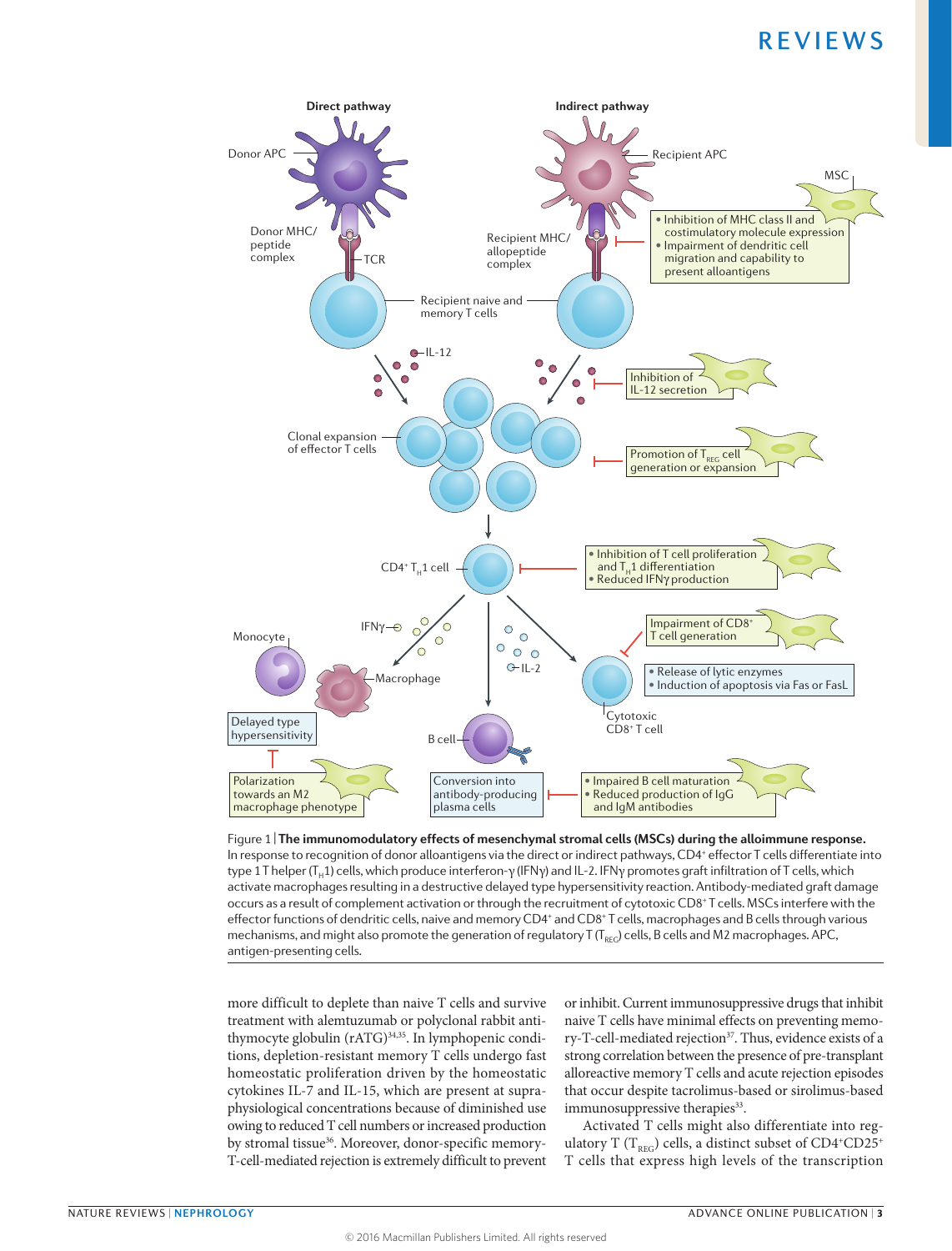factor forkhead box protein P3 (FOXP3)<sup>38</sup>. T<sub>REG</sub> cells have a major role in the control of autoimmunity, and experimental evidence indicates that they also actively downregulate the alloimmune T-cell response, promoting transplantation tolerance<sup>39</sup>. Without intervention, however, graft inflammation fosters the generation of donor-reactive  $T<sub>u</sub>1$  subsets, leading to a disproportionally higher number of graft-destructive effector T cells than graft-protective  $T_{REG}$  cells.

#### Immunosuppressive properties of MSCs

In the past two decades, a large amount of research has provided insight into the immunomodulatory properties of MSCs. The available data provide compelling evidence that these cells can downregulate the function of immune effector cells that drive the host antigraft immune response and potentially promote the development of tolerance (FIG. 1).

#### *Dendritic cells*

Murine studies have shown that MSCs impair the maturation and allostimulatory function of dendritic cells (DCs)40,41. In addition to preventing tumour-necrosisfactor (TNF)-induced<sup>40</sup> or lipopolysaccharide-induced<sup>41</sup> upregulation of MHC and co-stimulatory molecules, MSCs interfere with indirect antigen presentation by DCs. When pulsed with ovalbumin (OVA), MSCconditioned DCs had an impaired ability to induce proliferation of OVA-specific T-cell receptor (TCR)-transgenic  $CD4^{\scriptscriptstyle +}$  T cells<sup>40,41</sup> and  $CD8^{\scriptscriptstyle +}$  T cells<sup>41</sup>, and showed a defective indirect presentation of MHC-derived allopeptides<sup>40</sup>. In addition, by downregulating the expression of C-C chemokine receptor type 7, MSCs inhibited DC migration in response to C-C motif chemokine 19 *in vitro*<sup>40</sup> and *in vivo*41. Subcutaneous injection of OVA-pulsed DCs into naive mice injected with OVA-specific transgenic TCR CD4+ T cells and MSCs resulted in impaired priming of T cells owing to the failure of MSC-conditioned DCs to migrate to the draining lymph nodes<sup>41</sup>.

Human monocytes induced to differentiate into DCs by granulocyte-macrophage colony-stimulating factor and IL-4, and cultured with BM-derived MSCs, failed to upregulate co-stimulatory molecules and MHC class II expression, as well as to secrete IL-12 (REFS 42–44). Moreover, DCs conditioned by MSC exposure had a reduced allostimulatory effect, as evidenced by an impaired ability to stimulate the proliferation of allogeneic T cells42–44 . Hence these DCs might promote the generation of alloantigen-specific FOXP3+  $T_{REG}$  cells<sup>45</sup>. Modulation of human DC functions by MSCs might be mediated by cell-contact-dependent mechanisms<sup>43,46</sup> and by the release of soluble factors, such as prostaglandin E2 (PGE2)<sup>44,47</sup>. MSCs might, however, lose their capacity to maintain human DCs in a semi-mature phenotype when incubated with these cells at a later differentiation phase. Indeed MSCs that were added to differentiated DCs<sup>46</sup> or to immature DCs that had been primed with lipopolysaccharide<sup>47,48</sup> failed to reduce DC surface expression of co-stimulatory molecules or to inhibit allogeneic T-cell stimulatory pathways, suggesting that MSCs could be more effective immunomodulators if they are present at the early stages of DC activation. Together, these studies clearly indicate that MSCs are capable of affecting DC phenotype and function by inhibiting their maturation and migration to lymph nodes, and eventually converting them into APCs with defective allostimulatory properties.

#### *T cells*

MSCs can also interfere directly with T-cell function. As initially demonstrated using baboon cells<sup>49</sup>, addition of BM–MSCs to a MLR inhibits T-cell proliferation. MSCs are effective inhibitors of T cells in MLRs irrespective of MHC matching with the responder or stimulator lymphocytes in the assay. Moreover, murine BM–MSCs inhibited the proliferation<sup>50,51</sup>, IFNγ production and cytotoxic function of naive and memory T cells that were stimulated by indirect presentation of the male HY peptide51. In this setting, T cells were arrested in the G1 phase of the cell cycle; their proliferation was, therefore, irreversibly abrogated<sup>50</sup>.

Consistent with the findings of murine studies, human MSCs inhibited T-cell proliferation in response to anti-CD3 and anti-CD28 antibodies, suggesting a direct, APC-independent effect of MSCs on T-cell proliferation<sup>52</sup>. Moreover, human MSCs inhibited the proliferation of naive CD45RA+ T cells and memory CD45RO+ T cells in response to allogeneic DCs, but had little effect on the specific memory T cell response to viral antigens<sup>53</sup>. MSCs also inhibited the proliferation of human memory T cells in response to the homeostatic cytokines IL-7 and IL-15 (REF. 54); this finding is relevant to the transplant setting in which homeostatic cell proliferation occurs after T-cell depletion resulting from use of induction therapies. Human MSCs were also shown to interfere with the generation of cytotoxic CD8+ T cells *in vitro,* but they did not seem to inhibit the activity of existing cytotoxic CD8<sup>+</sup> T cells<sup>55</sup>.

Various mediators might have a role in MSC-induced inhibition of T-cell proliferation. Human MSCs have been suggested to inhibit T-cell activation via indoleamine 2,3-dioxygenase (IDO)<sup>54,56,57</sup>, PGE2 (REF. 58), TGF-β<sup>59</sup>, galectins<sup>60,61</sup> and HLA-G<sup>62</sup>, whereas nitric oxide (NO) has been implicated as a mediator of inhibition induced by murine MSCs<sup>63-65</sup>. In inflammatory conditions, especially in the presence of high levels of IFNγ, MSCs release large amounts of these mediators<sup>56,57,64</sup>, thereby increasing their capability to exert immunoregulation. Moreover, proinflammatory cytokines stimulate MSCs to express T-cell-specific cytokines, such as C-X-C motif chemokine (CXCL) 9 and CXCL10, which attract T cells into close proximity with the MSCs where they are exposed to high levels of soluble factors<sup>64</sup>.

The intriguing ability of MSCs to promote  $T_{REG}$  cell generation while inhibiting the activity of effector T cells makes them unique immunomodulators. In the murine setting, MSCs polarized T cells towards a regulatory phenotype, an effect that was increased when they were added to  $T_H0$  cells rather than to mature  $T_H1$  cells<sup>66</sup>. In MLRs or purified T-cell cultures, the addition of human BM-derived MSCs promoted the differentiation of T cells toward CD25+FOXP3+  $T_{REG}$  cells, which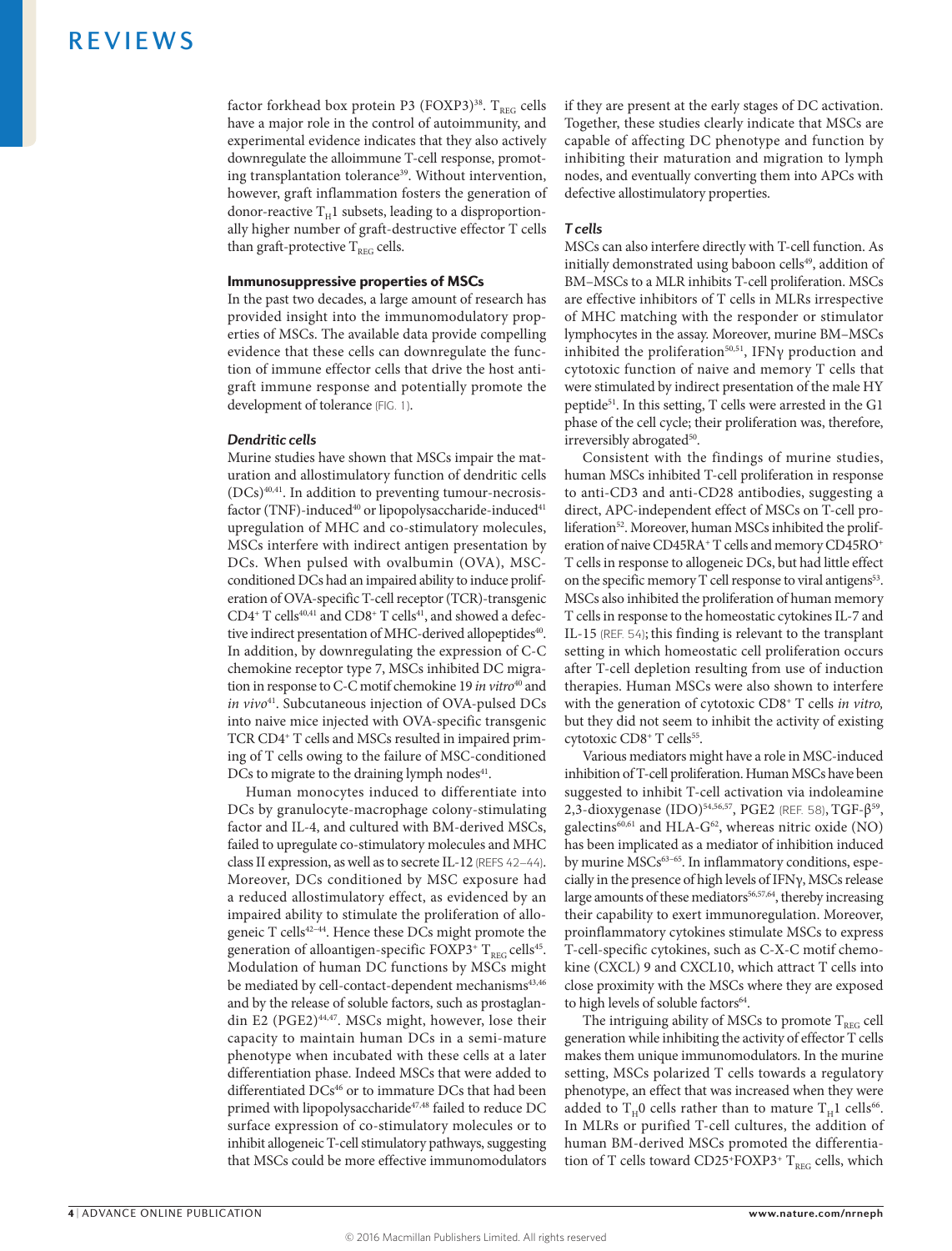were able to suppress the syngeneic T-cell alloresponse, a process that was mediated by PGE2 and TGF-β1 (REF. 67) or HLA-G5 (REF. 68).The ability of MSCs to generate  $T_{REG}$  cells might also involve immune cells other than T cells or DCs. TGF-β produced by human MSCs polarized monocytes towards type 2 macrophages that expressed high levels of IL-10 and CCL18, and expanded  $T<sub>rec</sub>$  cells *in vitro*<sup>69</sup>. In mice MSCs promoted T-cell apoptosis and uptake of the resulting debris induced macrophages to express high levels of TGF-β, which stimulated the generation of  $T_{REG}$  cells<sup>70</sup>.

#### *B cells*

BM-derived MSCs have been shown to arrest B cells in the G0/G1 phase of the cell cycle<sup>71</sup>, inhibit their proliferation and impair their maturation into antibody-secreting cells71,72. When injected into mice that had been immunized with T-cell-dependent or T-cell-independent antigens, BM-derived MSCs prevented antigen-specific IgM and IgG production<sup>73</sup>. Notably, MSCs isolated from human adipose tissue can promote the differentiation of B cells into IL-10-producing CD19+CD24highCD38high regulatory B ( $B_{REG}$ ) cells *in vitro*<sup>74</sup>, suggesting that MSCs might induce B cells with regulatory phenotype and function.

Together the studies described above provide a complex picture of the potential immunomodulatory effects of MSCs during the alloimmune response (FIG. 1). The findings indicate that MSCs can interfere with the effector functions of DCs, naive and memory CD4+ and CD8+ T cells, macrophages and B cells via more than one mechanism and pathway, and might also promote the generation of  $\rm T_{\rm REG}$  cells,  $\rm B_{\rm REG}$  cells and regulatory macrophages.

### MSCs in animal models of transplantation *Heart transplantation*

A large number of rodent models have been used to evaluate the immunoregulatory properties of MSCs related to alloreactive responses in the setting of heart transplantation (TABLE 1). An initial study showed that MSCs isolated from the BM of Wistar rats before heart donation and given via multiple infusions to fully MHC-mismatched Fisher344 rat recipients before and after transplantation prolonged graft survival in the absence of immunosuppressive drugs (mean 12.4 days versus 6.4 days in controls)75. By contrast, peritransplant administration of donor or recipient-derived BM-derived MSCs into ACI rat recipients of fully-MHC-mismatched hearts from Lewis rats had no effect on graft survival<sup>76</sup>. Rather than improving the immunosuppressive effect of donorderived or recipient-derived MSCs, the introduction of ciclosporin A (CsA) treatment from day 5 to day 9 post-transplantation seemed to accelerate rejection in this model<sup>76</sup>. A later study reported that administration of donor MSCs at high doses 7 days before transplantation and on the day of transplantation, but not at just one of these time points, prolonged the mean survival of fully-MHC mismatched LEW.1W hearts in LEW.1A recipients from 6 days to 23 days<sup>77</sup>. The researchers found that haem oxygenase-1 and NO expressed by MSCs were the main factors responsible for this beneficial effect. Interestingly, the expression of these immunomodulatory molecules decreased during *in vitro* expansion of MSCs<sup>77</sup>, suggesting that differences in expansion protocols (that is number of passages) might explain the contrasting results of previous studies<sup>72,73</sup>.

A subsequent study showed that pretransplant intravenous administration of donor MSCs in ACI rat recipients that received mycophenolate mofetil (MMF) immunosuppression during the first week posttransplantation resulted in the induction of long-term acceptance of LEW heart grafts<sup>78</sup>. The donor MSCs promoted graft acceptance when given 4 days before transplantation, but not when given at day 0 or at 3 days post-transplantation; these data provided the first evidence that the timing of MSC infusion has a crucial role in their tolerogenic effect. In the same model, BM-derived MSCs isolated from third-party rats were ineffective, whereas infusion of syngeneic MSCs resulted in long-term graft acceptance in three of eight recipients. Long-term graft survival was associated with a significant increase in the frequency of peripheral CD4<sup>+</sup>CD25<sup>+</sup>Foxp3<sup>+</sup>T cells, although mRNA expression of *Foxp3* in the graft and lymphoid organs 10 days after transplantation was comparable in rats that received MSCs and MMF and those that received MMF alone. Based on these data, the researchers suggest that in their model  $T_{REG}$  cells could have a role in the maintenance phase of MSC-induced immune tolerance. By contrast, the induction phase of tolerance was associated with the development in lymphoid organs of immature DCs expressing low levels of MHC class II and the co-stimulatory molecule CD86 (REF. 78).

Further studies in the setting of fully allogeneic heart transplantation showed that tolerance induction could be achieved using donor or third-party-derived multipotent adult progenitor cells (MAPCs). These cells are a class of *in vitro* expanded, adherent, BM progenitors that are isolated from adult BM precursors. In contrast to MSCs, MAPCs are isolated using hypoxic conditions and maintained at subconfluent density in media supplemented with epidermal growth factor and platelet-derived growth factor<sup>79</sup>. Although MAPCs and MSCs can be considered to be distinct cell populations based on different culture conditions, cell-surface phenotype and proliferative capacity<sup>79</sup>, they have comparable suppressive effects on T-cell alloreactivity *in vitro*54,80. MAPC infusion in combination with MMF therapy was associated with the development of a population of myeloid-derived suppressor cells (MDSCs) that expressed CD11b/c and inducible NO synthase in the spleen and graft early after transplantation<sup>81</sup>. Donor MAPCs were most effective at prolonging allograft survival when given into the portal circulation by intrasplenic injection rather than administered intravenously<sup>81</sup>. Intriguingly, in a murine heart transplant model that used the same MMF treatment protocol, a complex mechanism was identified through which MDSCs generated by donor MSCs induced a strong, short-term  $T_H17$  cell response, which was able to mediate acute graft rejection<sup>82</sup>. In the presence of MMF therapy, however, these  $T_H17$  cells were converted to  $T_{REG}$  cells that were able to sustain long-term graft acceptance.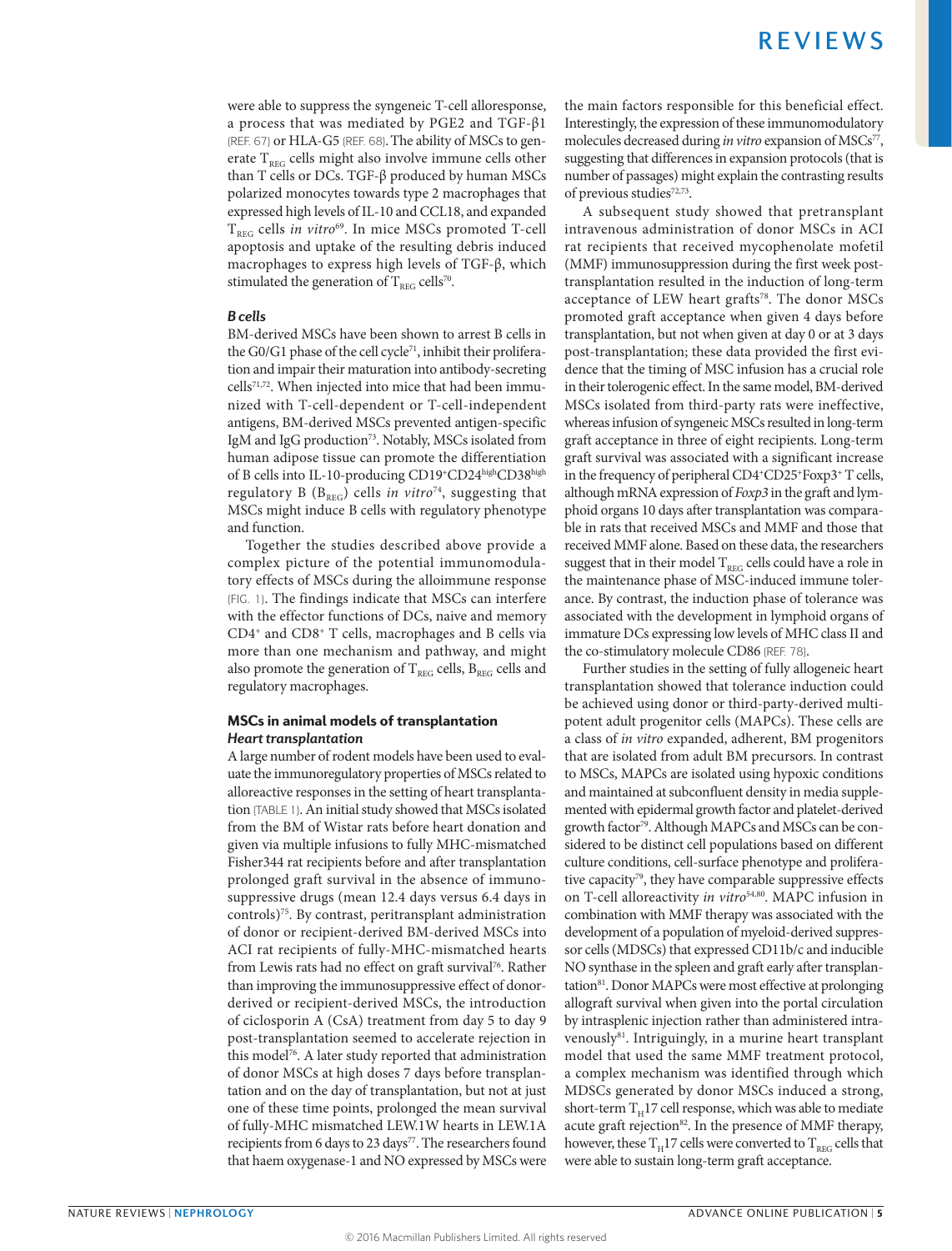|                                               | Table I   Graft survival with BM-derived MSC infusion in animal models of transplantation |                                                   |                     |                                                       |                              |                                                                            |                        |                                                               |             |  |  |
|-----------------------------------------------|-------------------------------------------------------------------------------------------|---------------------------------------------------|---------------------|-------------------------------------------------------|------------------------------|----------------------------------------------------------------------------|------------------------|---------------------------------------------------------------|-------------|--|--|
| <b>Model</b><br>(donor/<br>recipient)         | <b>BM-MSCs</b>                                                                            |                                                   |                     | Immuno-                                               | Mean graft survival (days)   |                                                                            |                        |                                                               | <b>Refs</b> |  |  |
|                                               | <b>Source</b>                                                                             | <b>Timing of</b><br>infusion*<br>(injection site) | <b>Dose</b>         | suppression<br>(dose;<br>timing)                      | Untreated MSC                |                                                                            | Immuno-<br>suppression | <b>MSC</b> plus<br>immuno-<br>suppression                     |             |  |  |
| <b>Heart transplantation</b>                  |                                                                                           |                                                   |                     |                                                       |                              |                                                                            |                        |                                                               |             |  |  |
| Rat (Wistar/<br>Fisher 344)                   | Donor                                                                                     | Day $-7$ and $0-3$<br>(IV)                        | $2 \times 10^6$     | None                                                  | 6.4                          | 12.4                                                                       | <b>NA</b>              | <b>NA</b>                                                     | 75          |  |  |
| Rat<br>(Lewis/ACI)                            | Donor or<br>recipient                                                                     | Day 0 (vena<br>cava or portal<br>vein) and 3 (IV) | $2 \times 10^6$     | CsA<br>$(0.5 \,\mathrm{mq/kg})$<br>day $5-9$ )        | $\overline{9}$               | 9 (donor or<br>recipient<br>MSC <sub>s</sub> )                             | $>32$                  | 10 (donor or<br>recipient MSCs)                               | 76          |  |  |
| Rat (LEW.1W/<br>LEW.1A)                       | Donor                                                                                     | $Day - 7$ and 0<br>(IV)                           | $5 - 7 \times 10^6$ | None                                                  | $6\phantom{.}6$              | 23                                                                         | <b>NA</b>              | <b>NA</b>                                                     | 77          |  |  |
| Rat<br>(Lewis/ACI)                            | Donor,<br>recipient<br><b>or</b><br>third-party                                           | Day $-4$ (IV)                                     | $2 \times 10^6$     | <b>MMF</b><br>(20 mg/kg;<br>$day 0-7)$                | $\,8\,$                      | 6 (donor,<br>recipient or<br>third party<br>MSC <sub>s</sub> )             | 15                     | $>100$ (donor MSCs);<br>20 (recipient or<br>third-party MSCs) | 78          |  |  |
| Rat<br>(Lewis/ACI)                            | Donor $†$ or<br>third-party <sup><math>\ddagger</math></sup>                              | Day-4 (spleen)<br>and $0$ (IV)                    | $5 \times 10^6$     | <b>MMF</b><br>$(20 \,\mathrm{mq/kg})$<br>day $0-15$ ) | $7 - 12$                     | 15 (donor<br>$MSCs$ <sup>§</sup>                                           | 15                     | >100 in 80%<br>recipients (donor or<br>third-party MSCs)      | 81          |  |  |
| Mouse<br>(C57/Balb/c)                         | Donor                                                                                     | Day $-4$ (IV)                                     | $1 \times 10^6$     | <b>MMF</b><br>(160 mg/kg;<br>$day 0-7)$               | 11                           | $\mathbf{q}$                                                               | 17                     | 34                                                            | 82          |  |  |
| Mouse<br>(C57/Balb/c)                         | Donor                                                                                     | Day $1$ (IV)                                      | $1 \times 10^6$     | Rapamycin<br>$(2 \text{mq/kg})$<br>day $0-13$ )       | 7.5                          | 14                                                                         | 17                     | >100                                                          | 83          |  |  |
| Mouse<br>(Balb/c/C57)                         | Recipient                                                                                 | Day $-7$ and $-1$<br>(IV)                         | $0.5 \times 10^{6}$ | None                                                  | $\overline{9}$               | 8                                                                          | <b>NA</b>              | <b>NA</b>                                                     | 84          |  |  |
| Mouse<br>(B6C3/C57)                           | Recipient<br>or donor                                                                     | Day-7 (portal<br>vein) and $-1$ (IV)              | $0.5 \times 10^{6}$ | None                                                  | 10                           | $>60$ (recipient<br>$MSCs$ ; $>30$<br>(donor MSCs)                         | <b>NA</b>              | <b>NA</b>                                                     | 84          |  |  |
| Kidney transplantation                        |                                                                                           |                                                   |                     |                                                       |                              |                                                                            |                        |                                                               |             |  |  |
| Mouse<br>(C57/Balb/c)                         | Donor                                                                                     | Day $1$ (IV)                                      | $1 \times 10^6$     | None                                                  | 31                           | >100                                                                       | <b>NA</b>              | <b>NA</b>                                                     | 89          |  |  |
| Rabbit (New<br>Zealand/<br>Japanese<br>white) | Donor IDO<br>transfected                                                                  | Day $0$ (IV)                                      | $2 \times 10^6$     | None                                                  | $\overline{7}$               | 63                                                                         | <b>NA</b>              | <b>NA</b>                                                     | 90          |  |  |
| Rat (Fischer<br>344/Lewis)                    | Third-party                                                                               | Week $11 (IV)$                                    | $2 \times 10^6$     | CsA<br>$(5 \,\mathrm{mq/kg})$<br>day $0-15$ )         | Sacrificed<br>at<br>24 weeks | Sacrificed at<br>24 weeks                                                  | <b>NA</b>              | <b>NA</b>                                                     | 91          |  |  |
| Rat<br>(LEW/LEW.1U)                           | Recipient                                                                                 | Day 0 (IV or IA)                                  | $1.5 \times 10^{6}$ | None                                                  | 28                           | $9 - 12$                                                                   | <b>NA</b>              | <b>NA</b>                                                     | 94          |  |  |
| Mouse<br>(Balb/c/C57)                         | Recipient                                                                                 | Day $-1$ or 2 (IV)                                | $0.5 \times 10^{6}$ | None                                                  | $\overline{7}$               | $>39$ (MSCs<br>infused on<br>$day - 1); 7.5$<br>(MSCs infused<br>on day 2) | <b>NA</b>              | <b>NA</b>                                                     | 95          |  |  |

Table 1 | **Graft survival with BM‑derived MSC infusion in animal models of transplantation**

BM, bone marrow; CsA, ciclosporin A; IA, intra-arterial; IDO, indoleamine 2,3‑dioxygenase; IV, intravenous; MSC, mesenchymal stromal cell. \*0= day of transplantation. ‡ Multipotent adult progenitor cells. § Effect of third-party MSCs on graft survival was not determined.

> BM-derived MSCs have also been reported to synergize with rapamycin in inducing tolerance to murine cardiac transplants. Infusion of donor MSCs only slightly prolonged the survival of fully MHCmismatched C57 hearts in Balb/c recipients (from a median of 7.5 days to 14 days), whereas the combination of donor MSCs with short-term rapamycin therapy prevented acute and antibody-mediated rejection and induced indefinite allograft survival<sup>83</sup>. Tolerance was donor-specific and characterized by the generation

of immature DCs and  $\rm T_{\rm REG}$  cells $^{\rm 83}.$  In mice we found that donor or recipient BM-derived MSCs injected at various time points before heart transplantation were unable to induce long-term graft survival of fully MHC-mismatched heart transplants, but did promote tolerance to semi-allogeneic B6C3 heart transplants in B6 recipients<sup>84</sup>. Both the induction and maintenance phases of MSC-induced donor-specific tolerance were associated with  $T_{REG}$  cell expansion in the periphery and in the graft<sup>84</sup>.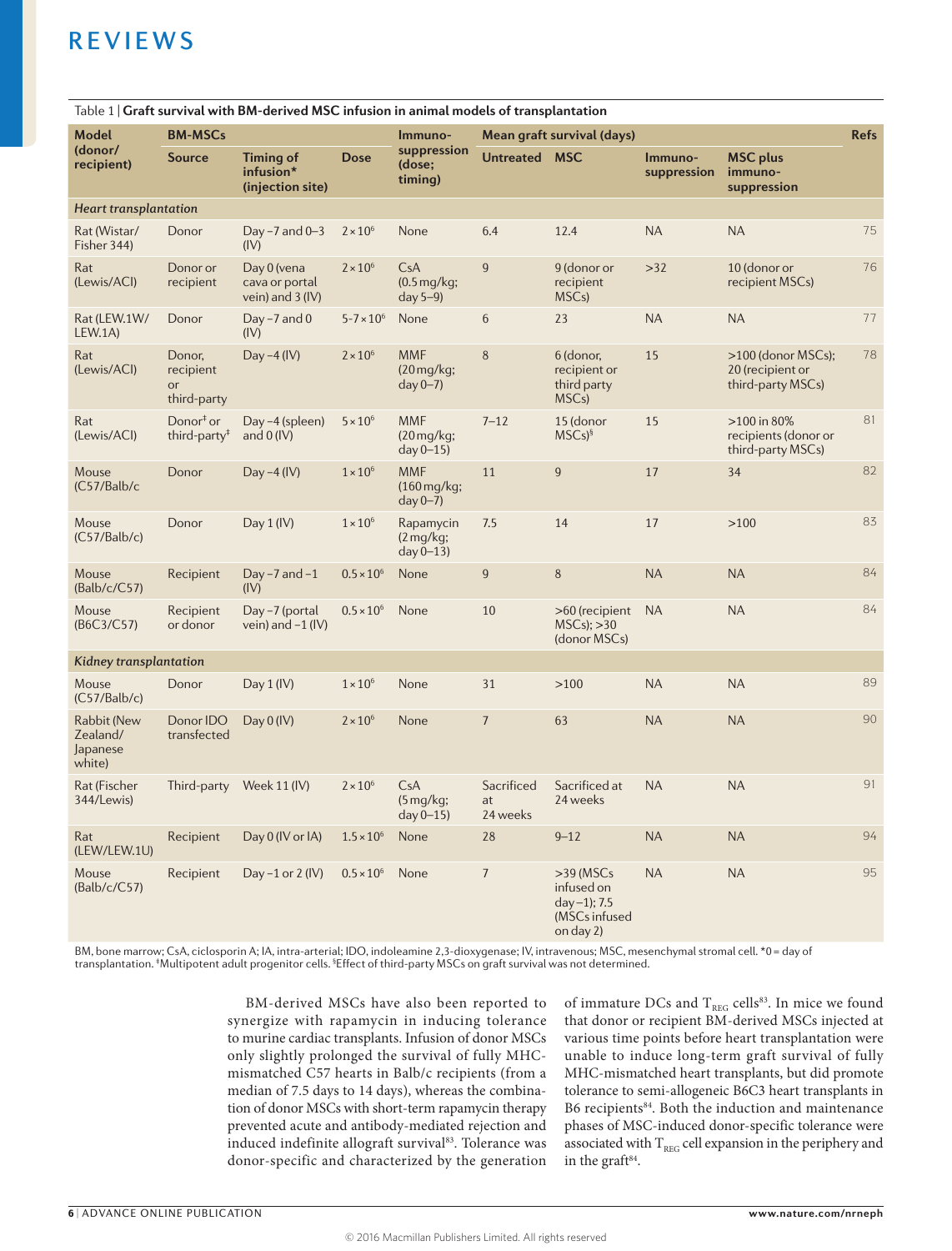In non-immunosuppressed murine recipients, donor MSCs were ineffective in inducing cardiac graft tolerance when injected into the tail vein, but were highly effective when administered via the portal vein<sup>84</sup>. By contrast, syngeneic MSCs were able to induce long-term graft acceptance when injected into either the portal or tail vein<sup>84</sup>. These findings suggest that in mice, injection into immunoprivileged sites, such as the liver, is required for the *in vivo* survival of allogeneic MSCs. Nevertheless, the best source of MSCs to be applied in organ transplantation (whether syngeneic, donor or third-party) is still a matter of debate. Although it is possible that the donor MHC component has a role in the effect of MSCs in transplantation, no definitive conclusions can be drawn based on the available evidence. Studies in experimental models of solid organ or cell transplantation comparing MSCs from different sources found that in some cases donor MSCs were more effective in prolonging graft survival than syngeneic  $MSCs^{78}$ and vice versa<sup>85,86</sup>. In other studies, MSCs from syngeneic, donor or third-party sources showed comparable effects in prolonging graft survival<sup>83,87</sup>. These reports highlight the need for further research in this area.

The available data indicate that post-transplant administration of either allogeneic (donor or thirdparty) or syngeneic MSCs in fully MHC-mismatched heart transplant models had no effect or induced only a mild prolongation of graft survival. Better results can be achieved by injecting the cells before transplantation<sup>77,78,81,84,88</sup> and by increasing the cell dose<sup>77,88</sup>. Moreover, allogeneic MSCs are effective when administered together with immunosuppressive drugs, especially MMF and rapamycin<sup>78,81,83</sup>. More promising results in terms of long-term graft acceptance can be achieved in the milder alloreactive environment of semi-allogeneic heart transplants than in the fully allogeneic setting, particularly when syngeneic MSCs alone are given before transplantation. Thus, robust evidence suggests that in heart transplant models, MSCs combined with a short course of immunosuppressive drugs in the fully MHC-mismatched setting or alone in the semi-allogeneic environment, are able to exert their potent immunomodulatory function, thereby promoting donor-specific tolerance characterized by the generation of regulatory APCs (that is DCs and MDSCs) as well as  $T_{REG}$  cells.

#### *Kidney transplantation*

Few studies have assessed the immunomodulatory properties of MSCs in kidney transplant models. Although MSC treatment protocols similar to those applied in heart transplant models have been adopted, more complex features have emerged in the kidney transplant setting. In mice, post-transplant infusion of donor BM-derived MSCs induced donor-specific tolerance toward life-supporting, fully allogeneic kidney transplants, by generating immature DCs and  $T_{REG}$  cells<sup>89</sup>. Administration of MSCs together with the IDO inhibitor 1-methyl-tryptophan or infusion of MSCs that lacked the *IDO* gene completely prevented the development of tolerance, indicating a key role of IDO in mediating the immunomodulatory effect of these cells89. Consistent with this finding, transfected MSCs that overexpressed IDO were more effective than wildtype MSCs in promoting long-term graft acceptance in a rabbit model of kidney transplantation<sup>90</sup>. Tolerance induction was associated with a dramatic expansion in the population of circulating CD4+ CD25+ Foxp3+ T cells, starting from day 7 post-transplantation. The development of donor-specific tolerance was further evidenced by the long-term acceptance of subsequent skin allografts from the kidney donor, but not of third-party skin allografts in the recipient rabbits.

MSCs from a third-party source have also been shown to confer long-term protection of kidney allografts. In Lewis rat recipients of Fisher344 rat kidneys, infusion of third-party MSCs at 11 weeks after transplantation inhibited intragraft T-cell and macrophage infiltration and prevented the development of interstitial fibrosis and tubular atrophy<sup>91</sup>. Notably, in this model MSCs also limited the activation of the humoral immune response, as indicated by lower levels of anti-donor MHC antibodies in MSC-treated rats than in untreated controls.

In contrast to these positive studies, multiple peri transplant infusions of syngeneic MSCs have failed to prolong rat kidney graft survival, although they significantly inhibited intragraft macrophage and DC infiltration in response to ischaemia–reperfusion injury<sup>92</sup>. Rat kidney recipients that received syngeneic MSCs pre-transplantation in combination with lowdose MMF developed graft dysfunction 7 days posttransplantation, which was associated with histological evidence of tissue damage, increased expression of proinflammatory cytokines and increased B-cell infiltration and C4d deposition in the graft<sup>93</sup>. Similarly, other studies in rats have shown that peritransplant injection of syngeneic BM-derived MSCs results in severe renal insufficiency within 15 days after allogeneic kidney transplantation<sup>94</sup>. Histologic analysis of kidney grafts from MSC-treated rats showed granulocyte infiltration and signs of thrombotic microangiopathy, despite decreased graft T-cell infiltration<sup>94</sup>. The conflicting findings with donor and syngeneic BM-derived MSCs with or without MMF therapy are difficult to interpret and reconcile; however, they indicate that MSCs could acquire *in vivo* pro-tolerogenic or proinflammatory function, at least in experimental kidney transplant models.

Several factors might contribute to dictating the tolerogenic or inflammatory properties of MSCs. As comparable doses of cells have been used in different experimental settings, we hypothesized that the timing of cell infusion in relation to kidney transplantation could have a major role. In a murine kidney transplant model, we found that intravenous infusion of syngeneic MSCs 1 day before transplantation induced indefinite graft survival<sup>95</sup>. This effect occurred even when MSCs were administered to recipient mice that had previously been sensitized with an infusion of donor spleen cells, and thus carried donor-specific memory T cells. Tolerance induction was associated with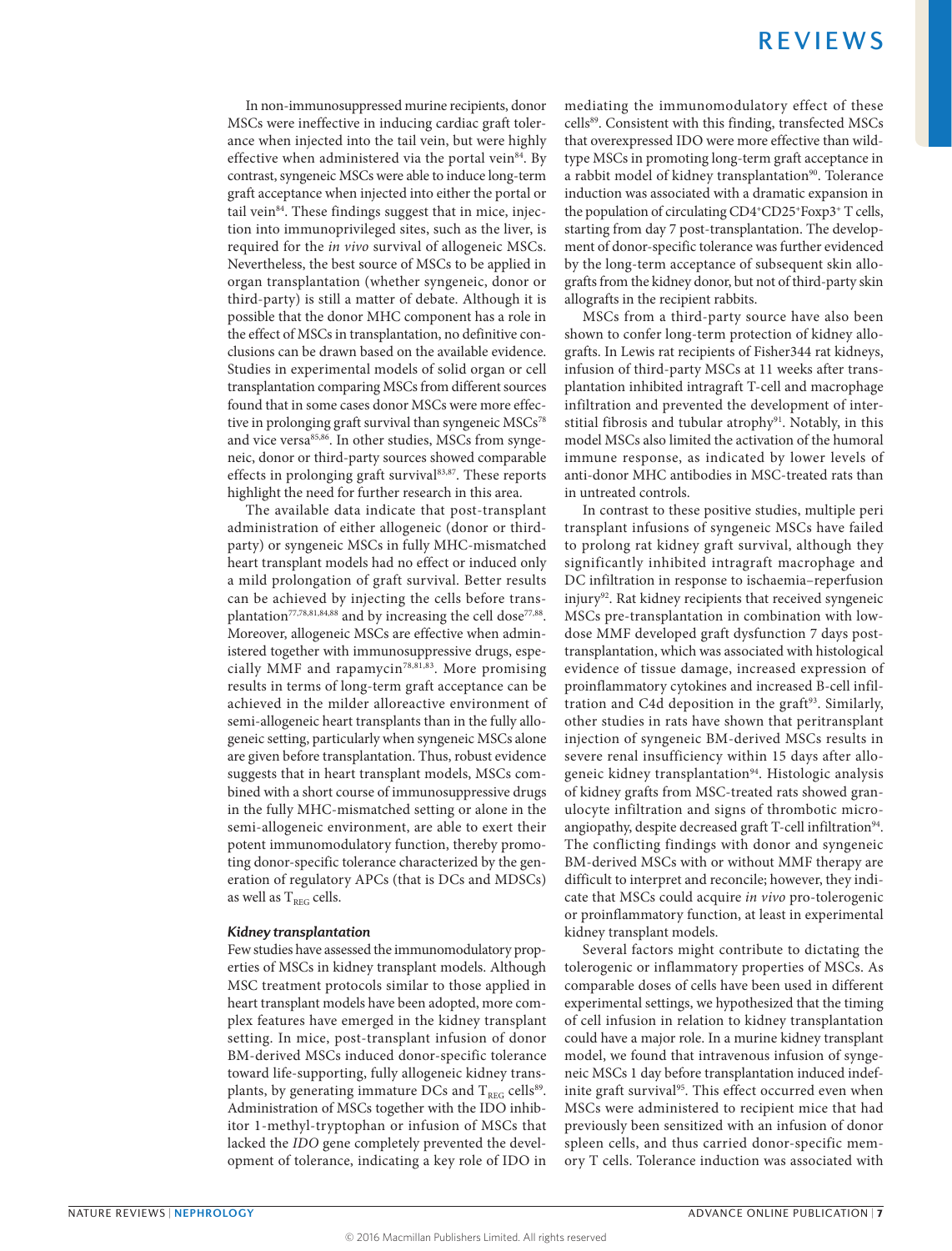$T_{REG}$  cell expansion within the recipient lymphoid organs in which the syngeneic MSCs localized. By contrast, MSCs that were given 2 days after transplantation migrated into the transplanted kidney. Similarly other investigators have shown that in rodents the majority of intravenously infused MSCs localize immediately to the lungs, with a small proportion gradually migrating to other tissues such as the liver, spleen and kidney, and to the site of injuries and tumours within hours of the infusion<sup>96</sup>. Notably, the level of engraftment of MSCs into the kidney increases following ischaemia–reperfusion injury caused by kidney transplantation<sup>97</sup> or renal pedicle clamping<sup>98</sup>. We found that engrafted MSCs in the injured kidney promote neutrophil infiltration, complement activation and expression of proinflammatory cytokines, leading to impairment of graft function<sup>95</sup>. The mechanism by which intragraft MSCs can be activated to a proinflammatory phenotype remains ill-defined. The possibility exists that MSCs might be exposed to several inflammatory mediators induced by renal ischemia–reperfusion injury that ultimately direct them to acquire proinflammatory functions. Further studies are needed to identify and characterize the molecular mechanisms that underlie the protolerogenic and proinflammatory phenotypes of MSCs, in order to optimize the conditions of MSC administration and fully exploit the tolerogenic potential of this cell therapy in kidney transplantation.

### Clinical studies of MSCs in kidney transplantation *Autologous BM‑derived MSCs*

Based on some encouraging data from experimental models of solid organ transplantation, clinical studies of MSC-based therapy in kidney transplant recipients are currently underway<sup>99-104</sup> (TABLE 2). In these vulnerable patients safety and prevention of adverse reactions are essential. Moreover pilot clinical trials of MSC therapy in the setting of kidney transplantation have to be designed on top of the current pharmacologic immunosuppressive therapy.

Our first clinical study of autologous BM-derived MSC infusion in two living-donor kidney transplant recipients had the primary aim of establishing the safety and feasibility of the procedure, and the secondary aim of dissecting the mechanisms by which MSCs could modulate the host alloimmune response toward a protolerogenic environment. In our centre an immunosuppression minimization protocol is in place that includes induction therapy with low-dose rATG and basiliximab, and maintenance immunosuppression with low-dose CsA and MMF<sup>105</sup>. We chose to infuse the MSCs 7 days post-transplantation for safety reasons (at this time point patients are well recovered from surgery) and because of the inclusion of T-cell depleting rATG in the induction protocol99. Our *in vitro* studies showed that antibodies in rATG preparations recognized and bound to human MSCs<sup>99</sup>, and so potentially

| Table 2   Clinical studies of BM-derived MSCs in kidney transplantation |                                                                                                             |                              |                                                               |               |                                                               |                      |                                                                                                                                                                  |  |  |  |
|-------------------------------------------------------------------------|-------------------------------------------------------------------------------------------------------------|------------------------------|---------------------------------------------------------------|---------------|---------------------------------------------------------------|----------------------|------------------------------------------------------------------------------------------------------------------------------------------------------------------|--|--|--|
| <b>Study</b>                                                            | <b>Induction therapy</b>                                                                                    | <b>Maintenance</b>           | No. of<br>patients                                            | <b>MSC</b>    |                                                               |                      | <b>Main finding</b>                                                                                                                                              |  |  |  |
|                                                                         | (dose)                                                                                                      | immunosuppression            |                                                               | <b>Source</b> | Dose (cells<br>per $kq \times 10^6$                           | <b>Timing</b>        |                                                                                                                                                                  |  |  |  |
| Perico et al.<br>$(2011)^{99}$                                          | rATG $(0.5 \,\mathrm{mg}$ , day<br>0-6); basiliximab<br>(20 mg days 0 and<br>4); steroids (day 0<br>to $7)$ | CsA, MMF                     | $\overline{2}$                                                | Autologous    | $1.7 - 2.0$                                                   | Day 7                | Increased $T_{\text{REG}}$ cell: memory<br>CD8 T cell ratio from<br>baseline; engraftment<br>syndrome in two patients                                            |  |  |  |
| Perico et al.<br>$(2013)^{100}$                                         | rATG (0.5 mg,<br>day 0-6); steroids<br>$\frac{(\text{day } 0 - 7)}{}$                                       | CsA, MMF                     | $\overline{2}$                                                | Autologous    | 2.0                                                           | $Day - 1$            | Increased $T_{REG}$ cell: memory<br>CD8 T cell ratio from<br>baseline; acute cellular<br>rejection in one patient                                                |  |  |  |
| Tan et al.<br>$(2012)^{101}$                                            | Basiliximab in<br>control group only<br>$(20 \,\mathrm{mg}$ , days 0<br>and $4)$                            | CNI, MMF,<br>steroids        | 105 (53 on<br>standard<br>CNI dose:<br>52 on 80%<br>CNI dose) | Autologous    | $1.0 - 2.0$                                                   | Day 0<br>and 14      | Reduced incidence of acute<br>rejection at 6 months and<br>lower incidence of viral<br>infections in the MSC group<br>than in the control group                  |  |  |  |
| <b>Reinders</b><br>et al. (2013) <sup>102</sup>                         | Basiliximab (20 mg,<br>$day 0$ and 4)                                                                       | CNI, MMF,<br>steroids        | 6                                                             | Autologous    | $1.0 - 2.0$ (two<br>doses 7 days<br>apart)                    | Week 4 or<br>month 6 | MSC infusion enabled<br>resolution of tubulitis<br>and IFTA in two patients<br>with subclinical rejection;<br>opportunistic viral infection<br>in three patients |  |  |  |
| Mudrabettu<br>et al. (2015) <sup>103</sup>                              | rATG (1mg/kg,<br>day -1 to +1)                                                                              | Tacrolimus, MMF,<br>steroids | $\overline{4}$                                                | Autologous    | $0.2 - 0.8$                                                   | $Day - 1$<br>and 30  | No early or late kidney graft<br>dysfunction and no viral<br>infections in the KTRs                                                                              |  |  |  |
| Peng et al.<br>$(2013)^{104}$                                           | Cytoxan (200 mg)                                                                                            | Tacrolimus, MMF,<br>steroids | 6                                                             | Donor         | 5.0 (renal<br>artery at<br>$day$ 0) and 0.2<br>$($ IV day 30) | Day 0<br>and 30      | 50% reduction of tacrolimus<br>dose in the MSC group                                                                                                             |  |  |  |

BM, bone marrow; CNI, calcineurin inhibitor (CsA or tacrolimus); CsA, ciclosporin A; IFTA, interstitial fibrosis and tubular atrophy; IV, intravenous; KTR, kidney transplant recipient; MMF, mycophenolate mofetil; MSC, mesenchymal stromal cell; rATG, rabbit anti-thymocyte globulin; T<sub>REG</sub>, T regulatory.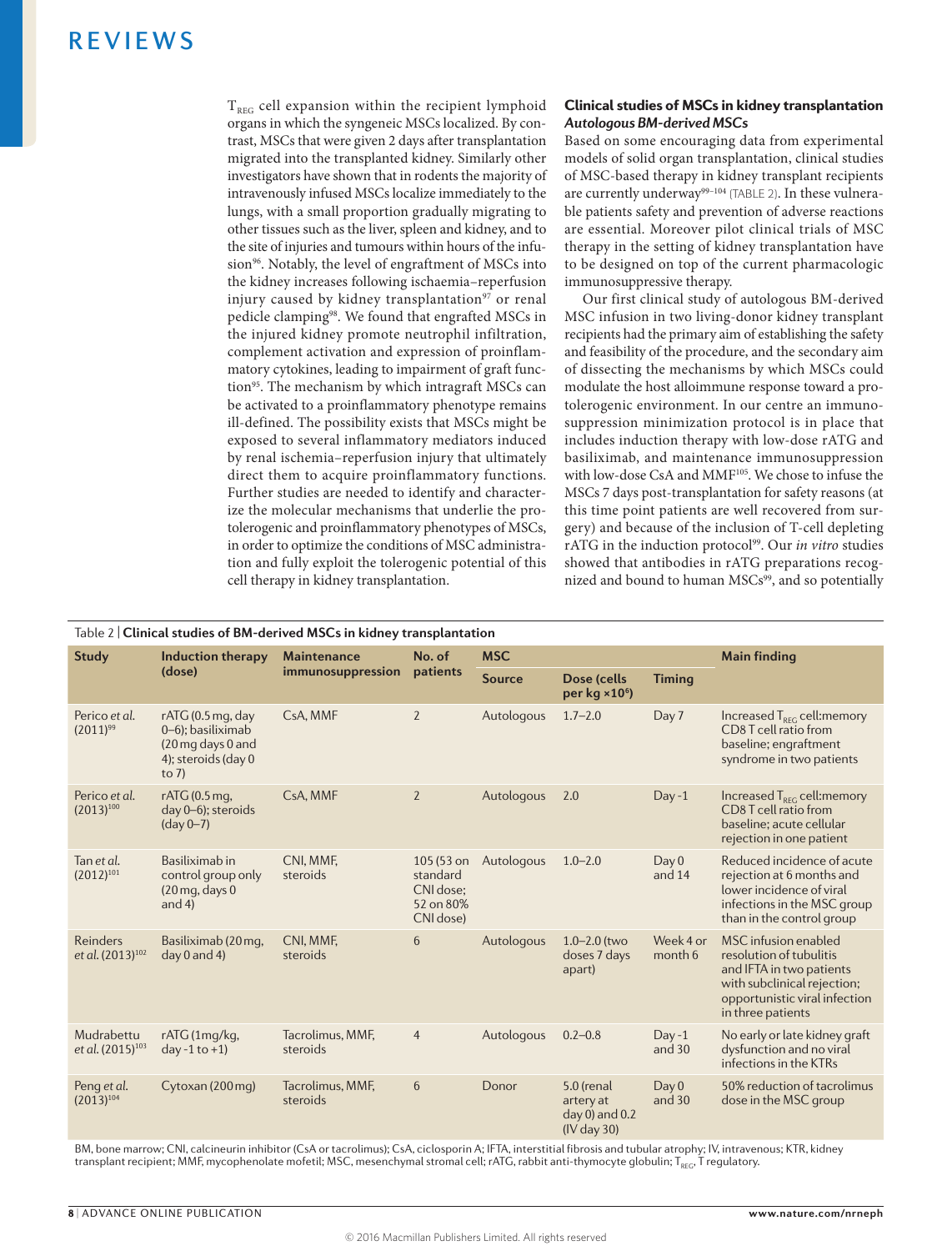could lead to lysis of these cells and impairment of their immunosuppressive functions *in vivo*. By contrast, serum samples from a kidney transplant recipient who had received six low-dose rATG infusions did not have any cytotoxic effect on MSCs *in vitro*99. We also found that ciclosporin and steroids did not hamper the ability of MSCs to inhibit T-cell proliferation *in vitro*, and confirmed that MMF synergizes with the immunosuppressive effect of MSCs<sup>99</sup>.

Another potential advantage of MSC administration 7 days post-transplantation was that the cells were infused during a period in which T cells were undergoing lymphopenia-induced homeostatic proliferation — a setting in which the MSCs can exert their unique  $T_{REG}$ -cell promoting and effector and memory T-cell dampening effects. In both patients MSC infusion promoted a pro-tolerogenic environment in the long-term that was characterized by an enrichment of CD4+CD25highCD127−FOXP3+ T cells and reductions in the frequency of CD45RO+RA− memory CD8+ T cells in the peripheral blood and the *ex vivo* cytotoxic function of donor-specific CD8+ T cells, compared with cells from kidney transplant recipients who received induction therapy without MSC infusion<sup>99</sup>. Both patients, however, developed transient acute renal insufficiency 7–14 days after MSC infusion. A graft kidney biopsy performed in one patient showed a focal inflammatory infiltrate — mostly of granulocytes with very few T cells and B cells — in the renal interstitium, but no evidence of acute cellular or humoral rejection<sup>99</sup>.

As no specific marker for MSCs is available, we evaluated the presence of CD44+CD105+ cells in an attempt to localize MSCs in the graft. These markers are highly co-expressed by MSCs but are only singly expressed by most other local or circulating cells. Notably CD44+CD105+ cells were undetectable or the levels were negligible in renal biopsy samples from patients with acute graft rejection who did not receive MSCs, in protocol biopsy samples taken 1-year post-transplantation from patients who were given MSCs peritransplant and in normal renal tissue from a patient undergoing nephrectomy for renal carcinoma, but were present in the graft biopsy sample obtained from a MSC-treated patient a few days after MSC infusion. Based on this evidence, we confidently assumed that the intragraft CD44+CD105+ cells were *bona fide*, previously infused, autologous MSCs. Immunohistochemical analysis also showed intragraft complement C3 deposition, mainly close to granulocytes<sup>99</sup>. We interpreted these findings to indicate that the subclinical inflammatory environment of the graft in the few days post-surgery could have favoured intragraft recruitment and activation of the infused MSCs, promoting a proinflammatory milieu with eventual acute renal dysfunction (engraftment syndrome), as reported in other studies of combined kidney and BM transplantation<sup>106</sup>. This hypothesis was supported by data from a murine kidney transplant model showing that MSC administration 1 day before, but not a few days after transplantation avoided deterioration of graft function, while maintaining the immunomodulatory effect of MSCs<sup>95</sup>. Despite the initial acute renal insufficiency, both patients who received MSCs at 7 days post-transplantation are healthy with stable graft function after more than 6 years of follow-up.

Based on our observation of acute renal insufficiency after MSC infusion and the similar findings in mice<sup>95</sup>, we revised our clinical protocol and gave two subsequent living-related kidney transplant recipients pretransplant (1 day) intravenous infusions of BM-derived autologous MSCs before T-cell-depleting induction therapy<sup>100</sup>. To avoid any potential negative effect of the anti-CD25 antibody basiliximab<sup>107</sup> on the MSC-induced generation of  $T_{REG}$  cells, we removed this agent from the induction protocol. In the first patient who received the new protocol MSC treatment was uneventful and graft function remained normal during 5-year follow-up, whereas the second patient experienced acute cellular rejection 2 weeks after transplantation<sup>100</sup>. A higher number of HLA mismatches ( $n=3$  versus  $n=2$ ) in the latter patient in the presence of an induction therapy regimen of lowrATG without basiliximab might explain these differing outcomes. Nevertheless, a few months after kidney transplantation both patients showed an increased ratio of  $T_{REG}$  cells to memory CD8<sup>+</sup> T cells in the peripheral blood as well as a profound and persistent reduction in *ex vivo* anti-donor CD8+ T-cell cytotoxicity from baseline. Although based on findings in only two patients, these observations underscore the possibility that autologous MSCs might have a low capacity to control the host immune response early post-transplantation in the context of a highly alloreactive environment. As MSC immunomodulatory function develops slowly in the early post-transplantation period, adequate induction therapy, including basiliximab, could be of value to limit the risk of acute graft rejection.

Notably we did not find any significant difference in the frequencies of CD4+CD25highCD127−FOXP3+ T cells and CD4+FOXP3+ T cells between the patients who received post-transplantation MSC infusion and those who received pre-transplantation MSC infusion<sup>100</sup>. We concluded, therefore, that basiliximab does not exert a major negative effect on  $T_{REG}$  cell expansion. Given this finding we further modified our protocol; in our ongoing study living-donor kidney transplant recipients are treated with autologous MSCs the day before transplantation and also receive induction therapy that includes basiliximab and low-dose rATG<sup>108</sup>.

A large randomized controlled study performed in China examined the efficacy of autologous BM-derived MSC infusion (at the time of kidney reperfusion and 2 weeks later) as an alternative to basiliximab induction therapy in 156 living-donor kidney transplant recipients<sup>101</sup>. At 6 months post-transplantation, the researchers found a lower frequency of acute rejection episodes in the MSC-treated patients than in those who had received basiliximab induction therapy. However, the rate of acute rejection at 6 months in patients given MSCs was similar to that reported in other trials in which participants received induction regimens that included basiliximab and maintenance immunosuppression with low-dose calcineurin inhibitor, MMF and steroids<sup>109</sup>. This observation raises concerns about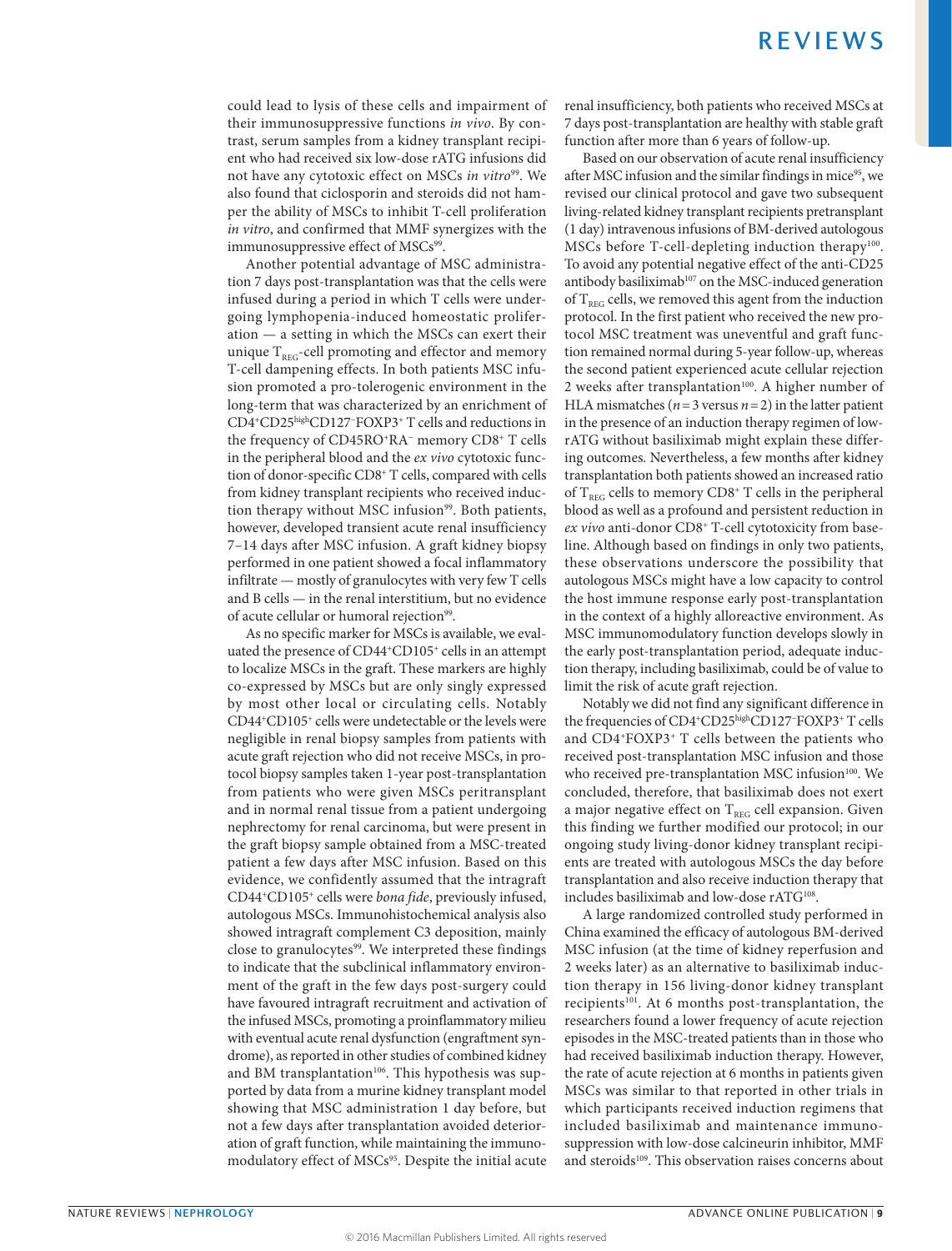the unexpectedly high rate of acute rejection in the basiliximab group in the Chinese trial, which might have led to a biased conclusion. Furthermore, 1 year after transplantation, the rate of acute rejection and the difference in renal function were not significantly different between the study groups<sup>110</sup>, suggesting that MSC infusion does not improve these outcomes, even though transient significant differences might occur during the year.

This study in a large cohort provides the best evidence to date of the safety and efficacy of autologous MSC infusion as an alternative induction therapy in low-risk organ transplant recipients, but ultimately raises the question of whether a costly MSC-based therapy should be used to prevent acute rejection, an event that is well controlled by conventional immunosuppressive drugs. The study also showed that MSCtreated patients had a lower incidence of opportunistic infection at 1 year follow-up than did patients who did not receive cell therapy<sup>101</sup>. This result contrasts with data from the Leiden safety and feasibility study in six living-donor kidney transplant recipients that showed an increased incidence of opportunistic viral infections in patients who received MSC infusions<sup>102</sup>. In that study the participants were given two intravenous infusions of autologous BM-derived MSCs when a protocol biopsy showed signs of subclinical rejection and/or increased interstitial fibrosis and tubular atrophy 4 weeks or 6 months post-transplantation. They also received induction therapy with basiliximab and maintenance immunosuppression with a calcineurin inhibitor, MMF and prednisone. In two patients with subclinical rejection, MSC treatment enabled the resolution of tubulitis. Five patients displayed a donor-specific downregulation of MLR proliferation, indicating an immunomodulatory effect of MSCs, but three patients developed opportunistic viral infections, raising some concerns about possible MSC-induced over-immunosuppression.

A subsequent safety and feasibility study was conducted in four Indian patients undergoing living kidney transplantation<sup>103</sup>. They were given autologous BM-derived MSCs 1 day before and 1 month after transplantation, and also received induction therapy with rATG followed by standard immunosuppression with tacrolimus, MMF and prednisolone. The MSC infusion was safe and was not associated with early or late graft dysfunction even though three of the four patients received fully HLA-mismatched kidneys. MSC infusion was also associated with  $T_{REG}$  cell expansion and reduced *ex vivo* T-cell proliferation in response to polyclonal stimuli, compared to pre-transplantation values. Despite this evidence of nonspecific MSC-induced immunosuppression, none of the patients developed cytomegalovirus infection or BK virus nephropathy<sup>103</sup>.

With the exception of the Chinese trial, the available clinical data on the effects of autologous MSCs are from very small studies, and data on the risk of opportunistic infections associated with the procedure are conflicting. Robust conclusions regarding the safety and immunomodulatory effect of autologous MSC-based therapy in kidney transplantation can, therefore, not yet be made.

#### *Allogeneic BM‑derived MSCs*

The decision to treat kidney transplant recipients with autologous or allogeneic MSCs remains a matter of debate. Studies in experimental transplant models have shown that both allogeneic and syngeneic MSCs exert potent immunomodulatory properties when given with additional immunosuppression. However, despite their low expression of HLA molecules and inherent immunosuppressive properties, allogeneic MSCs also have the potential to induce anti-donor immune responses *in vivo*<sup>111</sup>. Animal studies in which alloantibody monitoring and donor antigen re-challenge assays were performed to test immune responses against donor MSC antigens reported the development of donor-specific antibodies following systemic or local injection of MSCs<sup>112–114</sup>. Although the presence of alloantibodies or memory T cells against allogeneic MSCs does not cause any specific disease, and MSC immunogenicity does not necessarily mean lack of efficacy or safety, concerns about recipient sensitization are of special relevance when allogeneic MSCs are used in organ transplantation. Memory T cell generation and the development of antibodies specific to the donor cell HLA in sensitized recipients would be an important barrier to a subsequent organ transplantation.

For these reasons, initial clinical studies in kidney transplantation have used autologous BM-derived MSCs, which are a safer option than allogeneic MSCs in terms of the risks of recipient sensitization and rejection of the infused cells. Only one study has investigated the effects of allogeneic donor MSCs in kidney transplant recipients<sup>104</sup>. In this study, living-related donor kidney transplant recipients received two doses of BM-derived MSCs (directly into the renal artery at the time of transplantation and intravenously 1 month later) in combination with cytoxan induction therapy and maintenance immunosuppression with MMF, steroids and a sparing dose of tacrolimus. During 12 months of follow-up none of the MSC-treated patients experienced acute rejection, whereas one acute rejection episode occurred in a control group of patients who received conventional tacrolimus dosing without MSC infusion. Based on these findings, the authors concluded that allogenic MSCs enable sparing long-term tacrolimus treatment. Peripheral lymphocytes from the MSC-treated patients showed a tendency to higher antidonor proliferative responses than those from patients in the control group104, but these *ex vivo* findings do not permit any sound conclusions about the safety and feasibility of donor-derived allogenic BM-derived MSCs in kidney transplantation. Moreover, donor-derived MSCs are not technically applicable to deceased-donor transplant programmes.

#### *Third-party BM‑derived MSCs*

Unfortunately the autologous MSC approach is feasible only in limited living-donor transplant programs, given the several weeks to months required to manufacture these cells. Making autologous MSC-based therapy available to the larger cohort of deceased-donor transplant recipients would not be economically viable.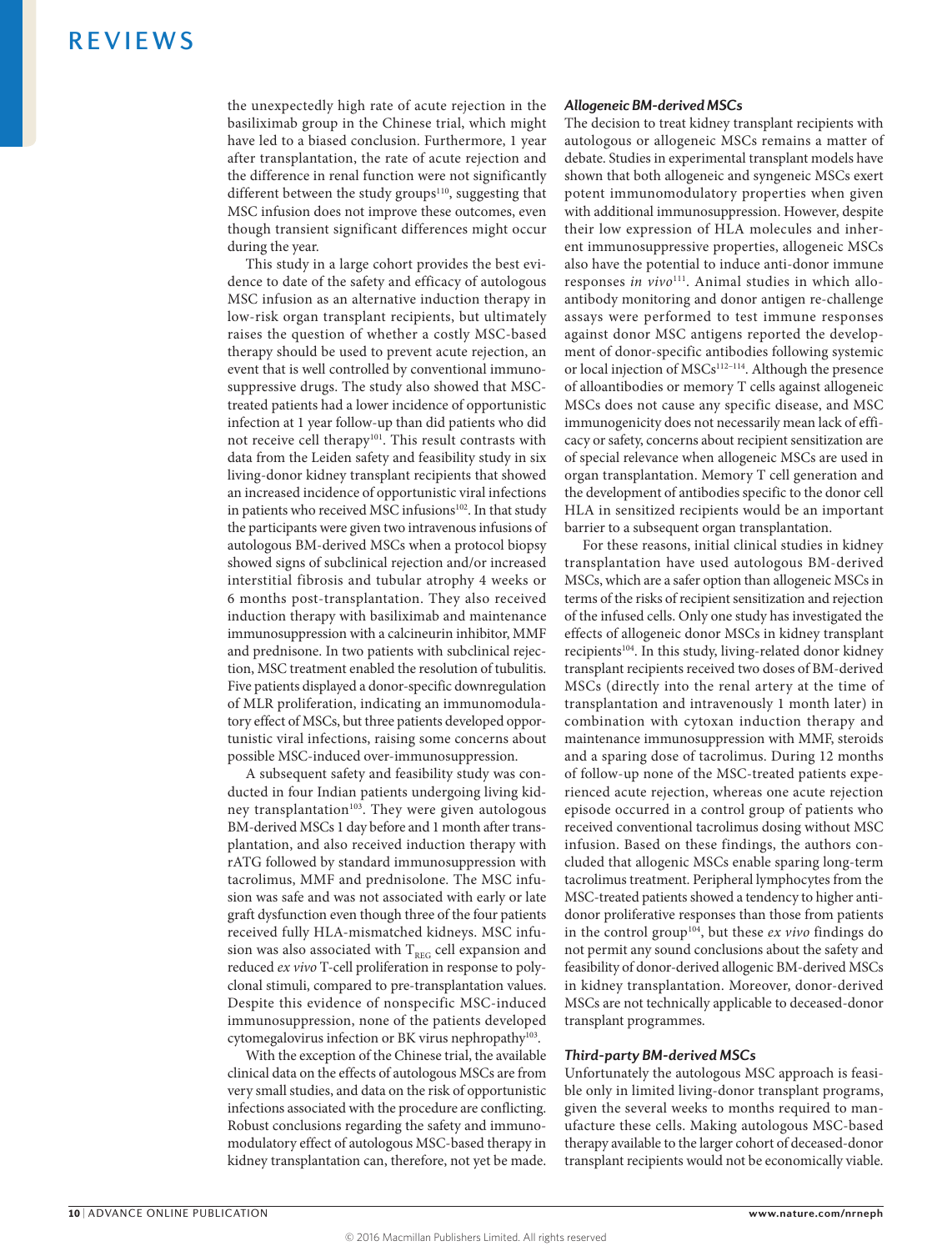Use of third-party allogeneic MSCs from large-scale clinical manufacturing might, therefore, represent the ideal strategy for future application of MSC therapy in kidney transplantation. A major advantage of this approach is the possibility of expanding MSCs in strict, controlled, Good Manufacturing Practice conditions, starting with healthy third-party allogeneic BM from selected young donors. This approach would avoid variations in the quality and efficacy of BM-derived MSCs according to the age<sup>115,116</sup> and gender<sup>117</sup> of the donors from whom BM is collected, and potentially reduce discrepancies between the results of clinical studies of MSC-based therapy. Moreover, 'off-the-shelf' allogeneic third-party BM-derived MSCs would provide an immediate source of cells ready for clinical use, bypassing the need for the difficult, expensive and time-consuming production of personalized MSCs. The risk of sensitization could be reduced by selecting allogeneic thirdparty MSCs matched for HLA with the kidney recipient, preventing the possible development of antibodies against donor cell HLA. Clinical trials using thirdparty MSCs in organ transplantation are underway (see [Supplementary information S1](http://www.nature.com/nrneph/journal/vaop/ncurrent/full/nrneph.2016.7.html#supplementary-information) (table)).

#### **Conclusions**

MSC therapy undoubtedly has great potential in kidney transplantation. Preclinical and early clinical results seem promising, but moving the concept of MSC-based therapy forward to large-scale clinical application should be assessed critically. Knowledge about MSCs in organ transplantation is still too limited to embark on large randomized clinical trials, and many questions remain regarding the risks, the mechanisms of action in humans, and the benefits of these cells<sup>118</sup>. The available data in human kidney transplantation suggest that

infusion of BM-derived MSCs at a dose of  $1-2 \times 10^6$  cells per kg body weight is well tolerated with no toxic effects in the short-term. However, trial participants require careful long-term monitoring for possible adverse effects of MSC infusion, such as an increased risk of infections and malignancies<sup>119,120</sup>, which are a particular concern in chronically immunosuppressed patients. Moreover, all trials of MSC-based therapy should include mechanistic studies with long-term immune monitoring using standardized and possibly shared methods, to enable more reliable comparisons of their results. Despite data supporting a degree of MSC-induced donor-specific immunomodulation in kidney transplant recipients, no study has provided or attempted to provide evidence that MSC-based therapy is capable of promoting operational tolerance. Such an effect has been reported with other cell-based strategies, including infusions of BM cells, CD34<sup>+</sup> cells and facilitating cells, which require the use of potentially toxic conditioning regimens<sup>9,10,121</sup>.

In addition to the evaluation of their tolerogenic potential, autologous or allogeneic MSCs are currently being tested in kidney transplantation as a strategy for immunosuppressive drug minimization, calcineurin inhibitor withdrawal, prevention of rejection and delayed graft function in recipients of kidneys donated after cardiac death and reduction of chronic transplant inflammation and fibrosis. Results from some of these studies are expected to be available by the end of 2016. They will provide additional evidence regarding the risks and benefits of MSC infusion and will hopefully offer definitive answers to the important questions of when, where, how many and which types of MSCs should be infused to fully exploit their immunomodulatory, pro-tolerogenic and tissue-repairing properties.

- 1. Kotton, C. N. & Fishman, J. A. Viral infection in the renal transplant recipient. *J. Am. Soc. Nephrol.* **16**, 1758–1774 (2005).
- 2. Rama, I. & Grinyo, J. M. Malignancy after renal transplantation: the role of immunosuppression. *Nat. Rev. Nephrol.* **6**, 511–519 (2010).
- 3. Stoumpos, S., Jardine, A. G. & Mark, P. B. Cardiovascular morbidity and mortality after kidney transplantation. *Transpl. Int.* **28**, 10–21 (2015).
- 4. Tufton, N. *et al.* New-onset diabetes after renal transplantation. *Diabet. Med.* **31**, 1284–1292 (2014).
- 5. Casey, M. J. & Meier-Kriesche, H. U. Calcineurin inhibitors in kidney transplantation: friend or foe? *Curr. Opin. Nephrol. Hypertens.* **20**, 610–615  $(2011)$
- 6. Lodhi, S. A., Lamb, K. E. & Meier-Kriesche, H. U. Solid organ allograft survival improvement in the United States: the long-term does not mirror the dramatic short-term success. *Am. J. Transplant.* **11**, 1226–1235 (2011).
- 7. Salama, A. D., Remuzzi, G., Harmon, W. E. & Sayegh, M. H. Challenges to achieving clinical transplantation tolerance. *J. Clin. Invest.* **108**, 943–948 (2001).
- Kawai, T. et al. Long-term results in recipients of combined HLA-mismatched kidney and bone marrow transplantation without maintenance immunosuppression. *Am. J. Transplant.* **14**, 1599–1611 (2014).
- Leventhal, J. et al. Chimerism and tolerance without GVHD or engraftment syndrome in HLA-mismatched combined kidney and hematopoietic stem cell transplantation. *Sci. Transl. Med.* **4**, 124ra28 (2012).
- 10. Scandling, J. D. *et al.* Tolerance and chimerism after renal and hematopoietic-cell transplantation. *N. Engl. J. Med.* **358**, 362–368 (2008).
- 11. Wood, K. J., Bushell, A. & Hester, J. Regulatory immune cells in transplantation. *Nat. Rev. Immunol.*  **12**, 417–430 (2012).
- 12. Friedenstein, A. J., Chailakhjan, R. K. & Lalykina, K. S. The development of fibroblast colonies in monolayer cultures of guinea-pig bone marrow and spleen cells. *Cell Tissue Kinet.* **3**, 393–403 (1970).
- 13. Friedenstein, A. J., Chailakhyan, R. K., Latsinik, N. V., Panasyuk, A. F. & Keiliss-Borok, I. V. Stromal cells responsible for transferring the microenvironment of the hemopoietic tissues. Cloning *in vitro* and retransplantation *in vivo*. *Transplantation* **17**, 331–340 (1974).
- 14. Owen, M. & Friedenstein, A. J. Stromal stem cells: marrow-derived osteogenic precursors. *Ciba Found. Symp.* **136**, 42–60 (1988).
- 15. Bianco, P. *et al.* The meaning, the sense and the significance: translating the science of mesenchymal stem cells into medicine. *Nat. Med.* **19**, 35–42 (2013).
- 16. Sacchetti, B. *et al.* Self-renewing osteoprogenitors in bone marrow sinusoids can organize a hematopoietic microenvironment. *Cell* **131**, 324–336 (2007).
- 17. Mendez-Ferrer, S. *et al.* Mesenchymal and haematopoietic stem cells form a unique bone marrow niche. *Nature* **466**, 829–834 (2010).
- 18. Bianco, P., Robey, P. G. & Simmons, P. J. Mesenchymal stem cells: revisiting history, concepts, and assays. *Cell Stem Cell* **2**, 313–319 (2008).
- 19. Dominici, M. *et al.* Minimal criteria for defining multipotent mesenchymal stromal cells. The International Society for Cellular Therapy position statement. *Cytotherapy* **8**, 315–317 (2006).
- 20. Crisan, M. *et al.* A perivascular origin for mesenchymal stem cells in multiple human organs. *Cell Stem Cell* **3**, 301–313 (2008).
- 21. Bautch, V. L. Stem cells and the vasculature. *Nat. Med.*  **17**, 1437–1443 (2011).
- 22. da Silva Meirelles, L., Chagastelles, P. C. & Nardi, N. B. Mesenchymal stem cells reside in virtually all postnatal organs and tissues. *J. Cell Sci.* **119**, 2204–2213 (2006).
- 23. Lechler, R. I., Lombardi, G., Batchelor, J. R., Reinsmoen, N. & Bach, F. H. The molecular basis of alloreactivity. *Immunol. Today* **11**, 83–88 (1990).
- 24. Zhuang, Q. & Lakkis, F. G. Dendritic cells and innate immunity in kidney transplantation. *Kidney Int.* **87**, 712–718 (2015).
- 25. Matzinger, P. & Bevan, M. J. Hypothesis: why do so many lymphocytes respond to major histocompatibility antigens? *Cell. Immunol.* **29**, 1–5 (1977).
- 26. Suchin, E. J. *et al.* Quantifying the frequency of alloreactive T cells *in vivo*: new answers to an old question. *J. Immunol.* **166**, 973–981 (2001).
- 27. Wood, K. J. & Goto, R. Mechanisms of rejection: current perspectives. *Transplantation* **93**, 1–10 (2012).
- 28. Liu, Z., Fan, H. & Jiang, S. CD4+ T-cell subsets in transplantation. *Immunol. Rev.* **252**, 183–191 (2013).
- 29. Rosenberg, A. S., Mizuochi, T., Sharrow, S. O. & Singer, A. Phenotype, specificity, and function of T cell subsets and T cell interactions involved in skin allograft rejection. *J. Exp. Med.* **165**, 1296–1315 (1987).
- 30. Jiang, S., Herrera, O. & Lechler, R. I. New spectrum of allorecognition pathways: implications for graft rejection and transplantation tolerance. *Curr. Opin. Immunol.* **16**, 550–557 (2004).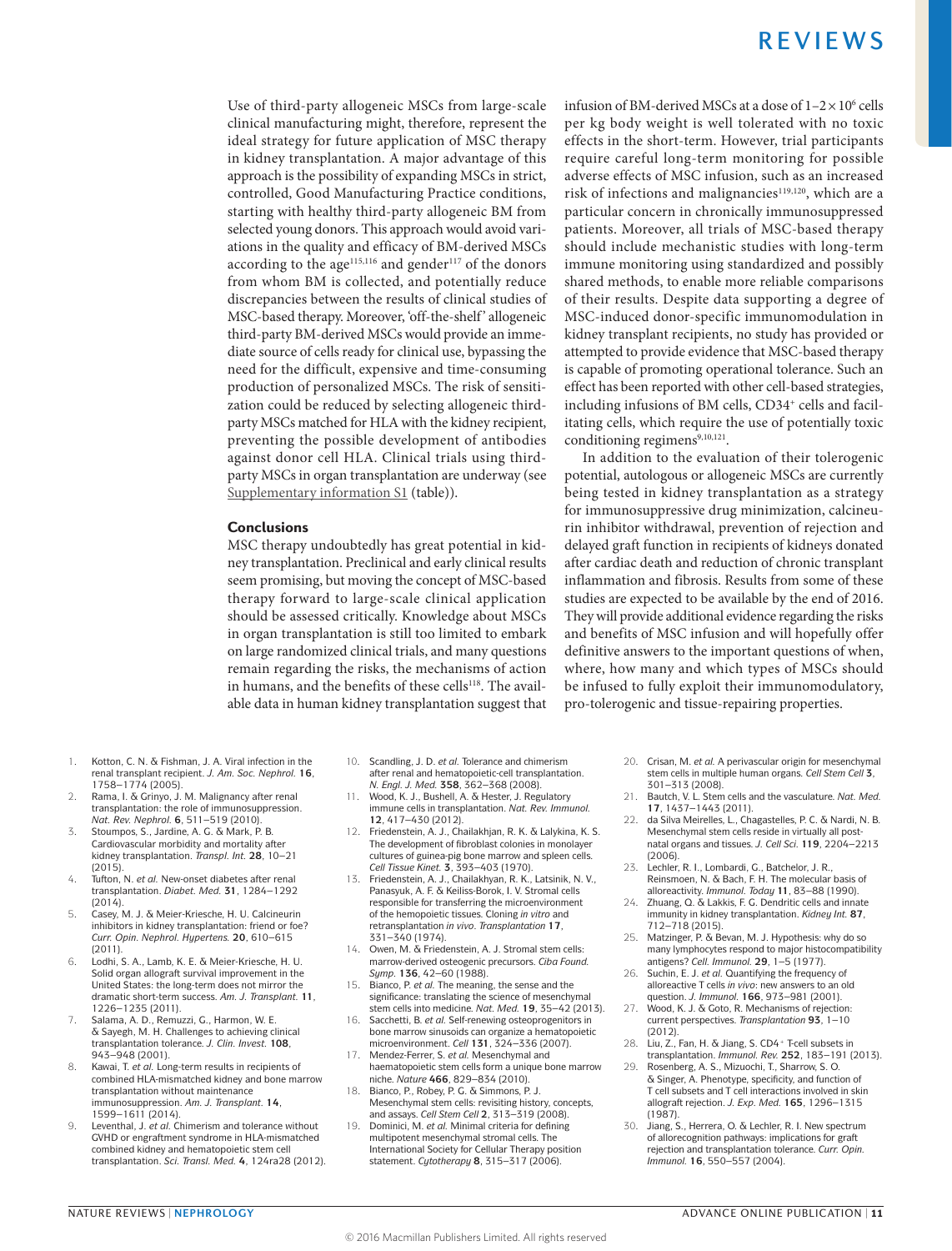- 31. Lee, C. Y. *et al.* The involvement of FcR mechanisms in antibody-mediated rejection. *Transplantation* **84**, 1324–1334 (2007).
- 32. Williams, M. A. & Bevan, M. J. Effector and memory CTL differentiation. *Annu. Rev. Immunol.* **25**, 171–192 (2007).
- 33. Valujskikh, A. & Lakkis, F. G. In remembrance of things past: memory T cells and transplant rejection. *Immunol. Rev.* **196**, 65–74 (2003).
- 34. Noris, M. *et al.* Regulatory T cells and T cell depletion: role of immunosuppressive drugs. *J. Am. Soc. Nephrol.*  **18**, 1007–1018 (2007).
- 35. Pearl, J. P. *et al.* Immunocompetent T-cells with a memory-like phenotype are the dominant cell type following antibody-mediated T-cell depletion. *Am. J. Transplant.* **5**, 465–474 (2005).
- 36. Williams, K. M., Hakim, F. T. & Gress, R. E. T cell immune reconstitution following lymphodepletion. *Semin. Immunol.* **19**, 318–330 (2007).
- 37. Page, A. J., Ford, M. L. & Kirk, A. D. Memory T-cellspecific therapeutics in organ transplantation. *Curr. Opin. Organ Transplant.* **14**, 643–649 (2009).
- 38. Rudensky, A. Y. Regulatory T cells and Foxp3.
- *Immunol. Rev.* **241**, 260–268 (2011). 39. Waldmann, H., Hilbrands, R., Howie, D. & Cobbold, S. Harnessing FOXP3+ regulatory T cells for transplantation tolerance. *J. Clin. Invest.* **124**, 1439–1445 (2014).
- 40. English, K., Barry, F. P. & Mahon, B. P. Murine mesenchymal stem cells suppress dendritic cell migration, maturation and antigen presentation. *Immunol. Lett.* **115**, 50–58 (2008).
- 41. Chiesa, S. *et al.* Mesenchymal stem cells impair *in vivo* T-cell priming by dendritic cells. *Proc. Natl Acad. Sci. USA* **108**, 17384–17389 (2011).
- 42. Zhang, W. *et al.* Effects of mesenchymal stem cells on differentiation, maturation, and function of human monocyte-derived dendritic cells. *Stem Cells Dev.* **13**, 263–271 (2004).
- 43. Jiang, X. X. *et al.* Human mesenchymal stem cells inhibit differentiation and function of monocyte-derived dendritic cells. *Blood* **105**, 4120–4126 (2005).
- 44. Nauta, A. J., Kruisselbrink, A. B., Lurvink, E., Willemze, R. & Fibbe, W. E. Mesenchymal stem cells inhibit generation and function of both CD34+-derived and monocyte-derived dendritic cells. *J. Immunol.*  **177**, 2080–2087 (2006).
- 45. Djouad, F. *et al.* Mesenchymal stem cells inhibit the differentiation of dendritic cells through an interleukin-6-dependent mechanism. *Stem Cells* **25**, 2025–2032 (2007). 46. Li, Y. P. *et al.* Human mesenchymal stem cells license
- adult CD34+ hemopoietic progenitor cells to differentiate into regulatory dendritic cells through activation of the Notch pathway. *J. Immunol.* **180**,
- 1598–1608 (2008). 47. Spaggiari, G. M., Abdelrazik, H., Becchetti, F. & Moretta, L. MSCs inhibit monocyte-derived DC maturation and function by selectively interfering with the generation of immature DCs: central role of MSCderived prostaglandin E2. *Blood* **113**, 6576–6583
- (2009). 48. Beyth, S. *et al.* Human mesenchymal stem cells alter antigen-presenting cell maturation and induce T-cell unresponsiveness. *Blood* **105**, 2214–2219 (2005).
- 49. Bartholomew, A. *et al.* Mesenchymal stem cells suppress lymphocyte proliferation *in vitro* and prolong skin graft survival *in vivo*. *Exp. Hematol.* **30**, 42–48  $(2002)$ .
- 50. Glennie, S., Soeiro, I., Dyson, P. J., Lam, E. W. & Dazzi, F. Bone marrow mesenchymal stem cells induce division arrest anergy of activated T cells. *Blood* **105**, 2821–2827 (2005).
- 51. Krampera, M. *et al.* Bone marrow mesenchymal stem cells inhibit the response of naive and memory antigen-specific T cells to their cognate peptide. *Blood*  **101**, 3722–3729 (2003).
- 52. Tse, W. T., Pendleton, J. D., Beyer, W. M., Egalka, M. C. & Guinan, E. C. Suppression of allogeneic T-cell proliferation by human marrow stromal cells: implications in transplantation. *Transplantation* **75**, 389–397 (2003).
- 53. Karlsson, H. *et al.* Mesenchymal stem cells exert differential effects on alloantigen and virus-specific T-cell responses. *Blood* **112**, 532–541 (2008).
- 54. Reading, J. L. *et al.* Clinical-grade multipotent adult progenitor cells durably control pathogenic T cell responses in human models of transplantation and autoimmunity. *J. Immunol.* **190**, 4542–4552 (2013).
- 55. Rasmusson, I., Ringden, O., Sundberg, B. & Le Blanc, K. Mesenchymal stem cells inhibit the formation of cytotoxic T lymphocytes, but not activated cytotoxic T lymphocytes or natural killer cells. *Transplantation* **76**, 1208–1213 (2003).
- 56. Plumas, J. *et al.* Mesenchymal stem cells induce apoptosis of activated T cells. *Leukemia* **19**, 1597–1604 (2005).
- 57. Meisel, R. *et al.* Human bone marrow stromal cells inhibit allogeneic T-cell responses by indoleamine 2,3-dioxygenase-mediated tryptophan degradation. *Blood* **103**, 4619–4621 (2004).
- 58. Aggarwal, S. & Pittenger, M. F. Human mesenchymal stem cells modulate allogeneic immune cell responses. *Blood* **105**, 1815–1822 (2005).
- 59. Di Nicola, M. *et al.* Human bone marrow stromal cells suppress T-lymphocyte proliferation induced by cellular or nonspecific mitogenic stimuli. *Blood* **99**, 3838–3843 (2002).
- 60. Gieseke, F. *et al.* Human multipotent mesenchymal stromal cells use galectin-1 to inhibit immune effector cells. *Blood* **116**, 3770–3779 (2010).
- 61. Sioud, M., Mobergslien, A., Boudabous, A. & Floisand, Y. Evidence for the involvement of galectin-3 in mesenchymal stem cell suppression of allogeneic T-cell proliferation. *Scand. J. Immunol.* **71**, 267–274 (2010).
- 62. Nasef, A. *et al.* Immunosuppressive effects of mesenchymal stem cells: involvement of HLA-G. *Transplantation* **84**, 231–237 (2007).
- 63. Sato, K. *et al.* Nitric oxide plays a critical role in suppression of T-cell proliferation by mesenchymal stem cells. *Blood* **109**, 228–234 (2007).
- 64. Ren, G. *et al.* Mesenchymal stem cell-mediated immunosuppression occurs via concerted action of chemokines and nitric oxide. *Cell Stem Cell* **2**, 141–150 (2008).
- 65. Ren, G. *et al.* Species variation in the mechanisms of mesenchymal stem cell-mediated immunosuppression. *Stem Cells* **27**, 1954–1962 (2009).
- 66. Luz-Crawford, P. *et al.* Mesenchymal stem cells generate a CD4+CD25+Foxp3+ regulatory T cell population during the differentiation process of Th1 and Th17 cells. *Stem Cell Res. Ther.* **4**, 65 (2013).
- English, K. et al. Cell contact, prostaglandin E<sub>2</sub> and transforming growth factor beta 1 play non-redundant roles in human mesenchymal stem cell induction of<br>CD4+CD25<sup>High</sup>forkhead box P3+ regulatory T cells. *Clin. Exp. Immunol.* **156**, 149–160 (2009).
- 68. Selmani, Z. *et al.* Human leukocyte antigen-G5 secretion by human mesenchymal stem cells is required to suppress T lymphocyte and natural killer function and to induce CD4 + CD25highFOXP3 + regulatory T cells. *Stem Cells* **26**, 212–222 (2008).
- Melief, S. M. *et al.* Multipotent stromal cells induce human regulatory T cells through a novel pathway involving skewing of monocytes toward anti-inflammatory macrophages. *Stem Cells* **31**, 1980–1991 (2013).
- 70. Akiyama, K. *et al.* Mesenchymal-stem-cell-induced immunoregulation involves FAS-ligand-/FAS-mediated T cell apoptosis. *Cell Stem Cell* **10**, 544–555 (2012).
- 71. Tabera, S. *et al.* The effect of mesenchymal stem cells on the viability, proliferation and differentiation of B-lymphocytes. *Haematologica* **93**, 1301–1309 (2008).
- Rosado, M. M. *et al.* Inhibition of B-cell proliferation and antibody production by mesenchymal stromal cells is mediated by T cells. *Stem Cells Dev.* **24**, 93–103 (2015).
- Asari, S. et al. Mesenchymal stem cells suppress B-cell terminal differentiation. *Exp. Hematol.* **37**, 604–615 (2009).
- 74. Franquesa, M. *et al.* Human adipose tissue-derived mesenchymal stem cells abrogate plasmablast formation and induce regulatory B cells independently of T helper cells. *Stem Cells* **33**, 880–891 (2015).
- 75. Zhou, H. P. *et al.* Administration of donor-derived mesenchymal stem cells can prolong the survival of rat cardiac allograft. *Transplant. Proc.* **38**, 3046–3051 (2006).
- 76. Inoue, S. *et al.* Immunomodulatory effects of mesenchymal stem cells in a rat organ transplant model. *Transplantation* **81**, 1589–1595 (2006).
- 77. Chabannes, D. *et al.* A role for heme oxygenase-1 in the immunosuppressive effect of adult rat and human mesenchymal stem cells. *Blood* **110**, 3691–3694 (2007).
- 78. Popp, F. C. *et al.* Mesenchymal stem cells can induce long-term acceptance of solid organ allografts

in synergy with low-dose mycophenolate. *Transpl. Immunol.* **20**, 55–60 (2008).

- 79. Roobrouck, V. D. *et al.* Differentiation potential of human postnatal mesenchymal stem cells, mesoangioblasts, and multipotent adult progenitor cells reflected in their transcriptome and partially influenced by the culture conditions. *Stem Cells* **29**, 871–882 (2011).
- 80. Jacobs, S. A., Roobrouck, V. D., Verfaillie, C. M. & Van Gool, S. W. Immunological characteristics of human mesenchymal stem cells and multipotent adult progenitor cells. *Immunol. Cell Biol.* **91**, 32–39  $(2013)$
- 81. Eggenhofer, E. *et al.* Heart grafts tolerized through third-party multipotent adult progenitor cells can be retransplanted to secondary hosts with no immunosuppression. *Stem Cells Transl. Med.* **2**, 595–606 (2013).
- 82. Obermajer, N. et al. Conversion of Th17 into IL-17A<sup>neg</sup> regulatory T cells: a novel mechanism in prolonged allograft survival promoted by mesenchymal stem cell-supported minimized immunosuppressive therapy. *J. Immunol.* **193**, 4988–4999 (2014).
- Ge, W. et al. Infusion of mesenchymal stem cells and rapamycin synergize to attenuate alloimmune responses and promote cardiac allograft tolerance. *Am. J. Transplant.* **9**, 1760–1772 (2009).
- 84. Casiraghi, F. *et al.* Pretransplant infusion of mesenchymal stem cells prolongs the survival of a semiallogeneic heart transplant through the generation of regulatory T cells. *J. Immunol.* **181**, 3933–3946 (2008).
- 85. Solari, M. G. *et al.* Marginal mass islet transplantation with autologous mesenchymal stem cells promotes long-term islet allograft survival and sustained normoglycemia. *J. Autoimmun.* **32**, 116–124 (2009).
- 86. Kim, Y. H. *et al.* Interleukin (IL)-10 induced by CD11b+ cells and IL-10-activated regulatory T cells play a role in immune modulation of mesenchymal stem cells in rat islet allografts. *Mol. Med.* **17**,
- 697–708 (2011). 87. Wang, Y., Zhang, A., Ye, Z., Xie, H. & Zheng, S. Bone marrow-derived mesenchymal stem cells inhibit acute rejection of rat liver allografts in association with regulatory T-cell expansion. *Transplant. Proc.* **41**, 4352–4356 (2009).
- 88. Jiang, X. *et al.* CD4  $\text{CD25}$  + regulatory T cells are not required for mesenchymal stem cell function in fully MHC-mismatched mouse cardiac transplantation. *Cell Tissue Res.* **358**, 503–514 (2014).
- 89. Ge, W. *et al.* Regulatory T-cell generation and kidney allograft tolerance induced by mesenchymal stem cells associated with indoleamine 2,3-dioxygenase expression. *Transplantation* **90**, 1312–1320 (2010).
- 90. He, Y. *et al.* Indoleamine 2, 3-dioxgenase transfected mesenchymal stem cells induce kidney allograft tolerance by increasing the production and function of regulatory T cells. *Transplantation* **99**, 1829–1838 (2015).
- Franquesa, M. et al. Mesenchymal stem cell therapy prevents interstitial fibrosis and tubular atrophy in a rat kidney allograft model. *Stem Cells Dev.* **21**,
- 3125–3135 (2012). 92. Hara, Y. *et al. In vivo* effect of bone marrow-derived mesenchymal stem cells in a rat kidney transplantation model with prolonged cold ischemia. *Transpl. Int.* **24**, 1112–1123 (2011).
- 93. Seifert, M., Stolk, M., Polenz, D. & Volk, H. D. Detrimental effects of rat mesenchymal stromal cell pre-treatment in a model of acute kidney rejection. *Front. Immunol.* **3**, 202 (2012).
- 94. Koch, M. *et al.* Isogeneic MSC application in a rat model of acute renal allograft rejection modulates immune response but does not prolong allograft survival. *Transpl. Immunol.* **29**, 43–50 (2013).
- 95. Casiraghi, F. *et al.* Localization of mesenchymal stromal cells dictates their immune or proinflammatory effects in kidney transplantation. *Am. J. Transplant.* **12**, 2373–2383 (2012).
- 96. Marquez-Curtis, L. A. & Janowska-Wieczorek, A. Enhancing the migration ability of mesenchymal stromal cells by targeting the SDF-1/CXCR4 axis. *Biomed. Res. Int.* **2013**, 561098 (2013).
- Cao, Z. et al. Protective effects of mesenchymal stem cells with *CXCR4* up-regulation in a rat renal transplantation model. *PLoS ONE* **8**, e82949 (2013).
- 98. Liu, N., Patzak, A. & Zhang, J. CXCR4-overexpressing bone marrow-derived mesenchymal stem cells improve repair of acute kidney injury. *Am. J. Physiol. Renal Physiol.* **305**, F1064–F1073 (2013).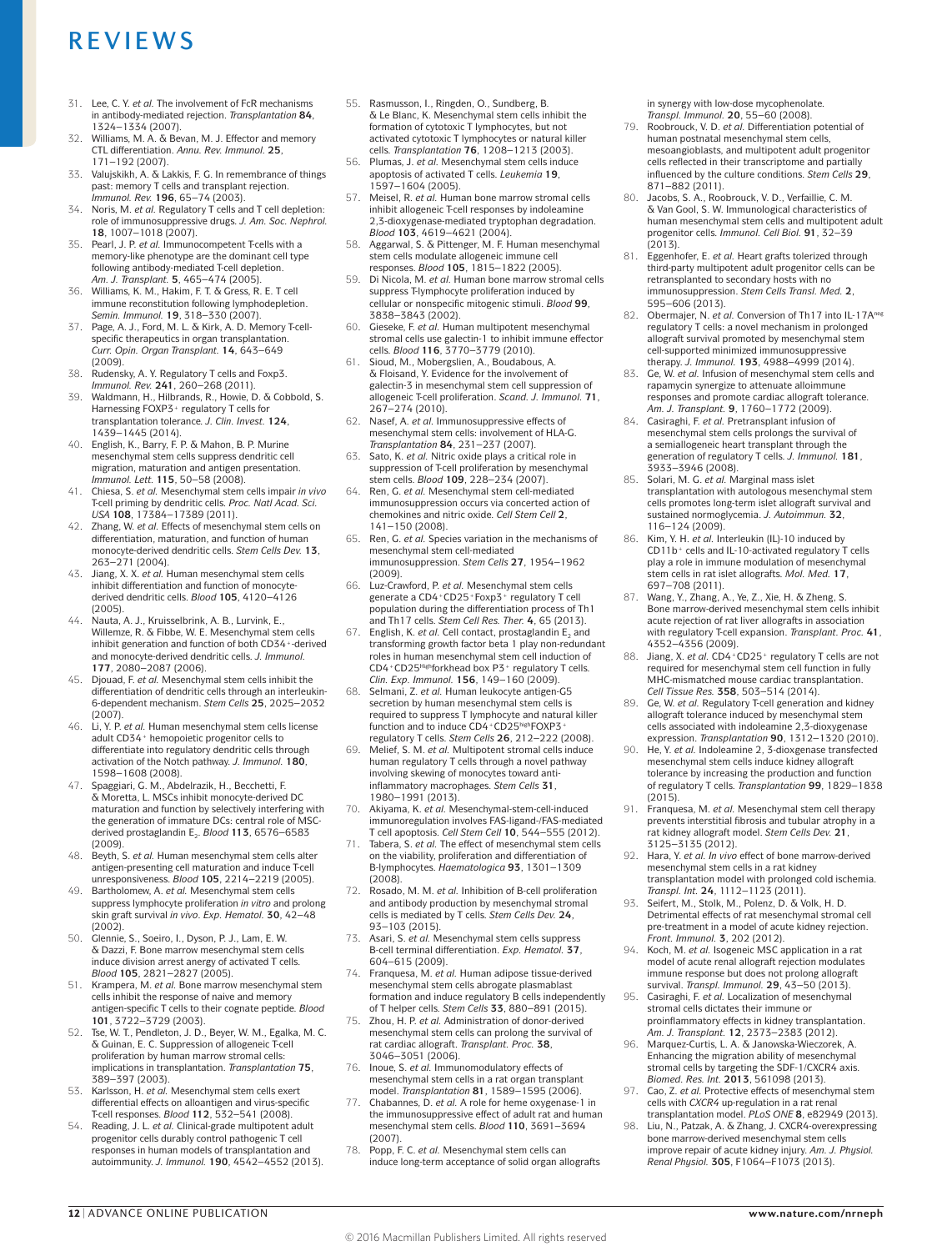- 99. Perico, N. *et al.* Autologous mesenchymal stromal cells and kidney transplantation: a pilot study of safety and clinical feasibility. *Clin. J. Am. Soc. Nephrol.* **6**, 412–422 (2011).
- 100. Perico, N. *et al.* Mesenchymal stromal cells and kidney transplantation: pretransplant infusion protects from graft dysfunction while fostering immunoregulation. *Transpl. Int.* **26**, 867–878 (2013).
- 101. Tan, J. *et al.* Induction therapy with autologous mesenchymal stem cells in living-related kidney transplants: a randomized controlled trial. *JAMA* **307**, 1169–1177 (2012).
- 102. Reinders, M. E. *et al.* Autologous bone marrowderived mesenchymal stromal cells for the treatment of allograft rejection after renal transplantation: results of a phase I study. *Stem Cells Transl. Med.* **2**, 107–111 (2013).
- 103. Mudrabettu, C. *et al.* Safety and efficacy of autologous mesenchymal stromal cells transplantation in patients undergoing living donor kidney transplantation: a pilot
- study. *Nephrology (Carlton)* **20**, 25–33 (2015). 104. Peng, Y. *et al.* Donor-derived mesenchymal stem cells combined with low-dose tacrolimus prevent acute rejection after renal transplantation: a clinical pilot
- study. *Transplantation* **95**, 161–168 (2013). 105. Ruggenenti, P. *et al.* Basiliximab combined with low-dose rabbit anti-human thymocyte globulin: a possible further step toward effective and minimally toxic T cell-targeted therapy in kidney transplantation. *Clin. J. Am. Soc. Nephrol.* **1**, 546–554 (2006).
- 106. Farris, A. B. *et al.* Acute renal endothelial injury during marrow recovery in a cohort of combined kidney and bone marrow allografts. *Am. J. Transplant.* **11**, 1464–1477 (2011).
- 107. Bluestone, J. A. *et al.* The effect of costimulatory and interleukin 2 receptor blockade on regulatory T cells in renal transplantation. *Am. J. Transplant.* **8**, 2086–2096 (2008).
- 108. US National Library of Science. *ClinicalTrials.gov*  [online], [https://clinicaltrials.gov/ct2/show/](https://clinicaltrials.gov/ct2/show/NCT02012153) [NCT02012153](https://clinicaltrials.gov/ct2/show/NCT02012153) (2015).
- 109. Vincenti, F. *et al.* Costimulation blockade with belatacept in renal transplantation. *N. Engl. J. Med.*  **353**, 770–781 (2005).
- 110. Riella, L. V. & Chandraker, A. Stem cell therapy in kidney transplantation. *JAMA* **308**, 130; author reply 130–131 (2012).
- 111. Griffin, M. D. *et al.* Anti-donor immune responses elicited by allogeneic mesenchymal stem cells: what have we learned so far? *Immunol. Cell Biol.* **91**, 40–51 (2013).
- 112. Badillo, A. T., Beggs, K. J., Javazon, E. H., Tebbets, J. C. & Flake, A. W. Murine bone marrow stromal progenitor cells elicit an *in vivo* cellular and humoral alloimmune response. *Biol. Blood Marrow Transplant.* **13**, 412–422 (2007).
- 113. Beggs, K. J. *et al.* Immunologic consequences of multiple, high-dose administration of allogeneic mesenchymal stem cells to baboons. *Cell Transplant.*  **15**, 711–721 (2006).
- 114. Isakova, I. A., Dufour, J., Lanclos, C., Bruhn, J. & Phinney, D. G. Cell-dose-dependent increases in circulating levels of immune effector cells in rhesus macaques following intracranial injection of allogeneic MSCs. *Exp. Hematol.* **38**, 957–967.e1 (2010).
- 115. Zaim, M., Karaman, S., Cetin, G. & Isik, S. Donor age and long-term culture affect differentiation and proliferation of human bone marrow mesenchymal stem cells. *Ann. Hematol.* **91**, 1175–1186 (2012).
- 116. Nemeth, K. Mesenchymal stem cell therapy for immune-modulation: the donor, the recipient, and the drugs in-between. *Exp. Dermatol.* **23**, 625–628 (2014).
- 117. Siegel, G. *et al.* Phenotype, donor age and gender affect function of human bone marrow-derived

mesenchymal stromal cells. *BMC Med.* **11**, 146 (2013).

- 118. Remuzzi, G. & Bromberg, J. S. Mesenchymal stromal cells: what's in the name? (and for what?). *Am. J. Transplant.* **13**, 1625 (2013).
- 119. von Bahr, L. *et al.* Long-term complications, immunologic effects, and role of passage for outcome in mesenchymal stromal cell therapy. *Biol. Blood Marrow Transplant.* **18**, 557–564 (2012).
- 120. Forslow, U. *et al.* Treatment with mesenchymal stromal cells is a risk factor for pneumonia-related death after allogeneic hematopoietic stem cell transplantation. *Eur. J. Haematol.* **89**, 220–227 (2012).
- 121. Kawai, T., Sachs, D. H., Sykes, M. & Cosimi, A. B. HLA-mismatched renal transplantation without maintenance immunosuppression. *N. Engl. J. Med.*  **368**, 1850–1852 (2013).

#### **Acknowledgements**

The authors' experimental studies in organ transplantation are supported by the Fondazione ART (Fondazione per la Ricerca sui Trapianti, Milan, Italy).

#### **Author contributions**

F.C., N.P. and M.C. researched the data and wrote the article. All authors made substantial contributions to discussions of the content and reviewed or edited the manuscript before submission.

#### **Competing interests statement**

The authors declare no competing interests.

#### SUPPLEMENTARY INFORMATION

See online article: [S1](http://www.nature.com/nrneph/journal/vaop/ncurrent/full/nrneph.2016.7.html#supplementary-information) (table) **ALL LINKS ARE ACTIVE IN THE ONLINE PDF**